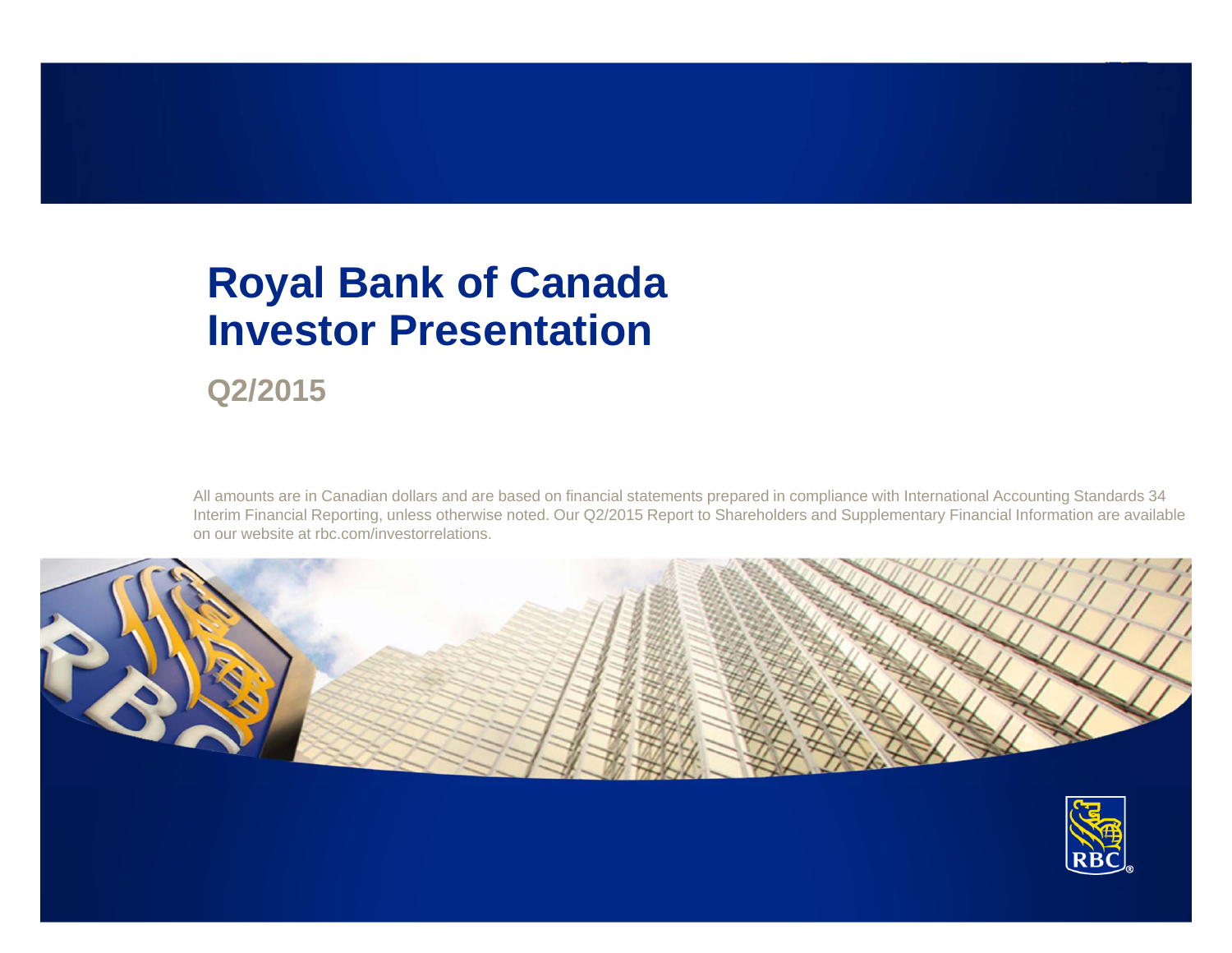

From time to time, we make written or oral forward-looking statements within the meaning of certain securities laws, including the "safe harbour" provisions of the *United States Private Securities Litigation Reform Act of 1995* and any applicable Canadian securities legislation. We may make forward-looking statements in this RBC Investor Presentation, in filings with Canadian regulators or the United States (U.S.) Securities and Exchange Commission (SEC), in reports to shareholders and in other communications. Forward-looking statements in this presentation include, but are not limited to, statements relating to our financial performance objectives, vision and strategic goals. The forward-looking information contained in this RBC Investor Presentation is presented for the purpose of assisting the holders of our securities and financial analysts in understanding our financial position and results of operations as at and for the periods ended on the dates presented, and our financial performance objectives, vision and strategic goals, and may not be appropriate for other purposes. Forward-looking statements are typically identified by words such as "believe", "expect", "foresee", "forecast", "anticipate", "intend", "estimate", "goal", "plan" and "project" and similar expressions of future or conditional verbs such as "will", "may", "should", "could" or "would".

By their very nature, forward-looking statements require us to make assumptions and are subject to inherent risks and uncertainties, which give rise to the possibility that our predictions, forecasts, projections, expectations or conclusions will not prove to be accurate, that our assumptions may not be correct and that our financial performance objectives, vision and strategic goals will not be achieved. We caution readers not to place undue reliance on these statements as a number of risk factors could cause our actual results to differ materially from the expectations expressed in such forward-looking statements. These factors – many of which are beyond our control and the effects of which can be difficult to predict – include: credit, market, liquidity and funding, insurance, regulatory compliance, operational, strategic, reputation, legal and regulatory environment, competitive and systemic risks and other risks discussed in the Risk management and Overview of other risks sections of our 2014 Annual Report and the Risk Management section of our Q2/2015 Report to Shareholders; anti-money laundering; growth in wholesale credit; the high levels of Canadian household debt; cybersecurity; the business and economic conditions in Canada, the U.S. and certain other countries in which we operate; the effects of changes in government fiscal, monetary and other policies; tax risk and transparency; our ability to attract and retain employees; the accuracy and completeness of information concerning our clients and counterparties; the development and integration of our distribution networks; model, information technology, information management, social media, environmental and third party and outsourcing risk.

We caution that the foregoing list of risk factors is not exhaustive and other factors could also adversely affect our results. When relying on our forwardlooking statements to make decisions with respect to us, investors and others should carefully consider the foregoing factors and other uncertainties and potential events. Material economic assumptions underlying the forward looking-statements contained in this RBC Investor Presentation are set out in the Overview and outlook section and for each business segment under the heading Outlook and priorities in our 2014 Annual Report, as updated by the Overview and Outlook Section in our Q2/2015 Report to Shareholders. Except as required by law, we do not undertake to update any forward-looking statement, whether written or oral, that may be made from time to time by us or on our behalf.

Additional information about these and other factors can be found in the Risk management and the Overview of other risks sections in our 2014 Annual Report and in the Risk Management section of our Q2/2015 Report to Shareholders.

Information contained in or otherwise accessible through the websites mentioned does not form part of this RBC Investor Presentation. All references in this RBC Investor Presentation to websites are inactive textual references and are for your information only.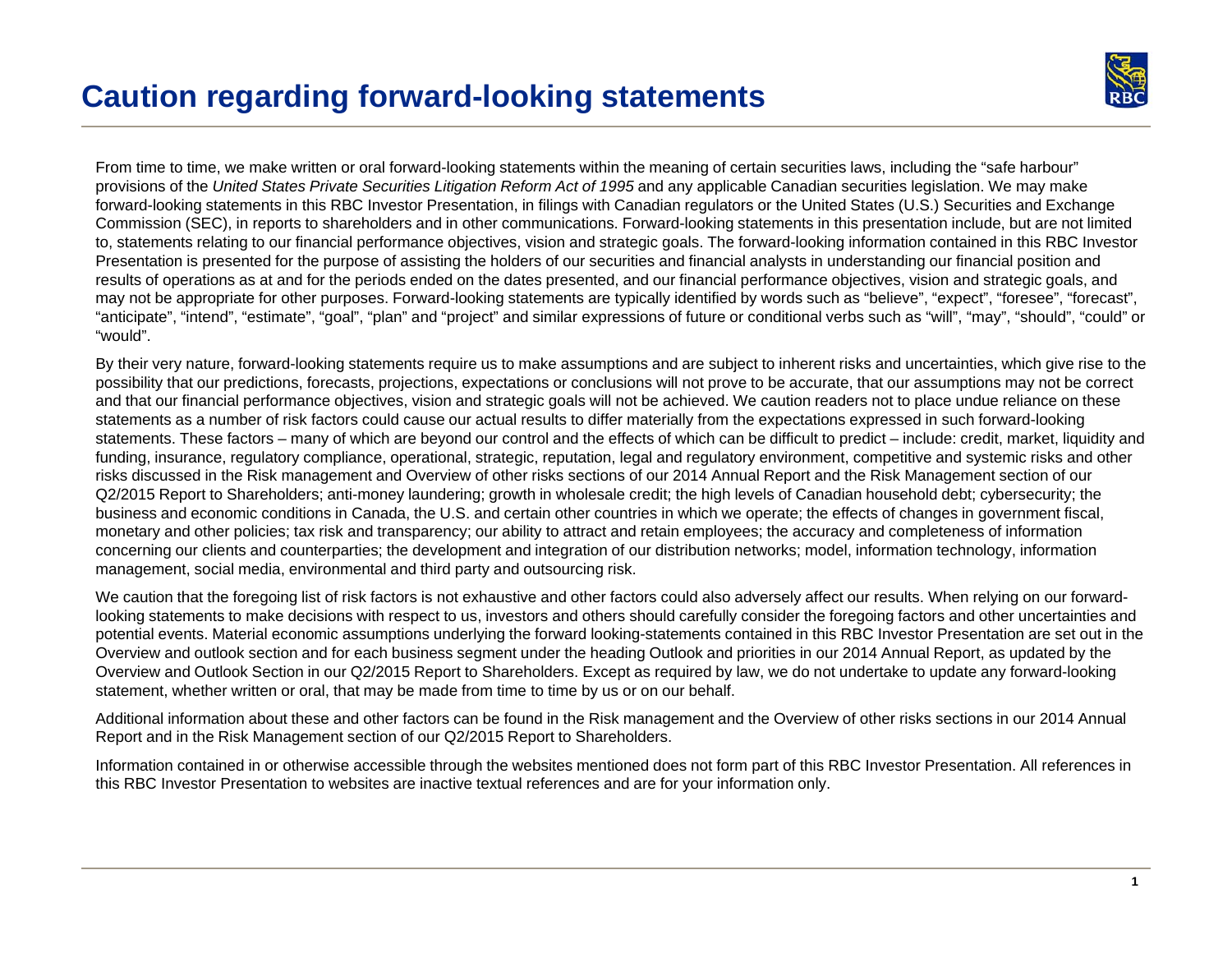## **Canadian Economy**

**SECTION I**

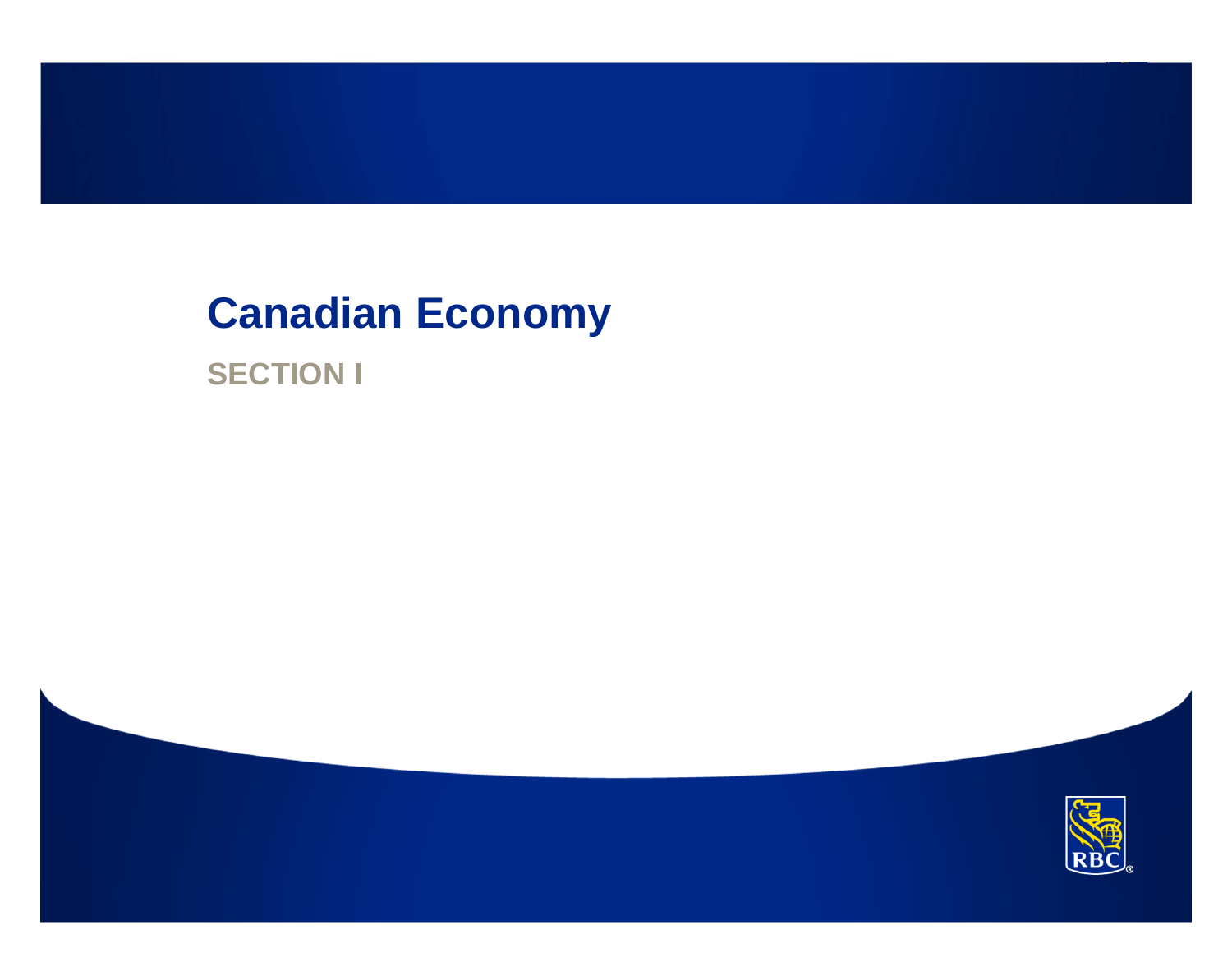### **Canada's strong fiscal position**



- Strong rating as a result of fiscal prudence, conservative bank lending practices and solid economy
- **Lowest net debt to GDP ratio among G7 peers**<sup>(1)</sup>
- $\blacksquare$  #1 for soundness of banks for the 7<sup>th</sup> consecutive year<sup>(2)</sup>
- A diversified economy supporting balanced economic growth

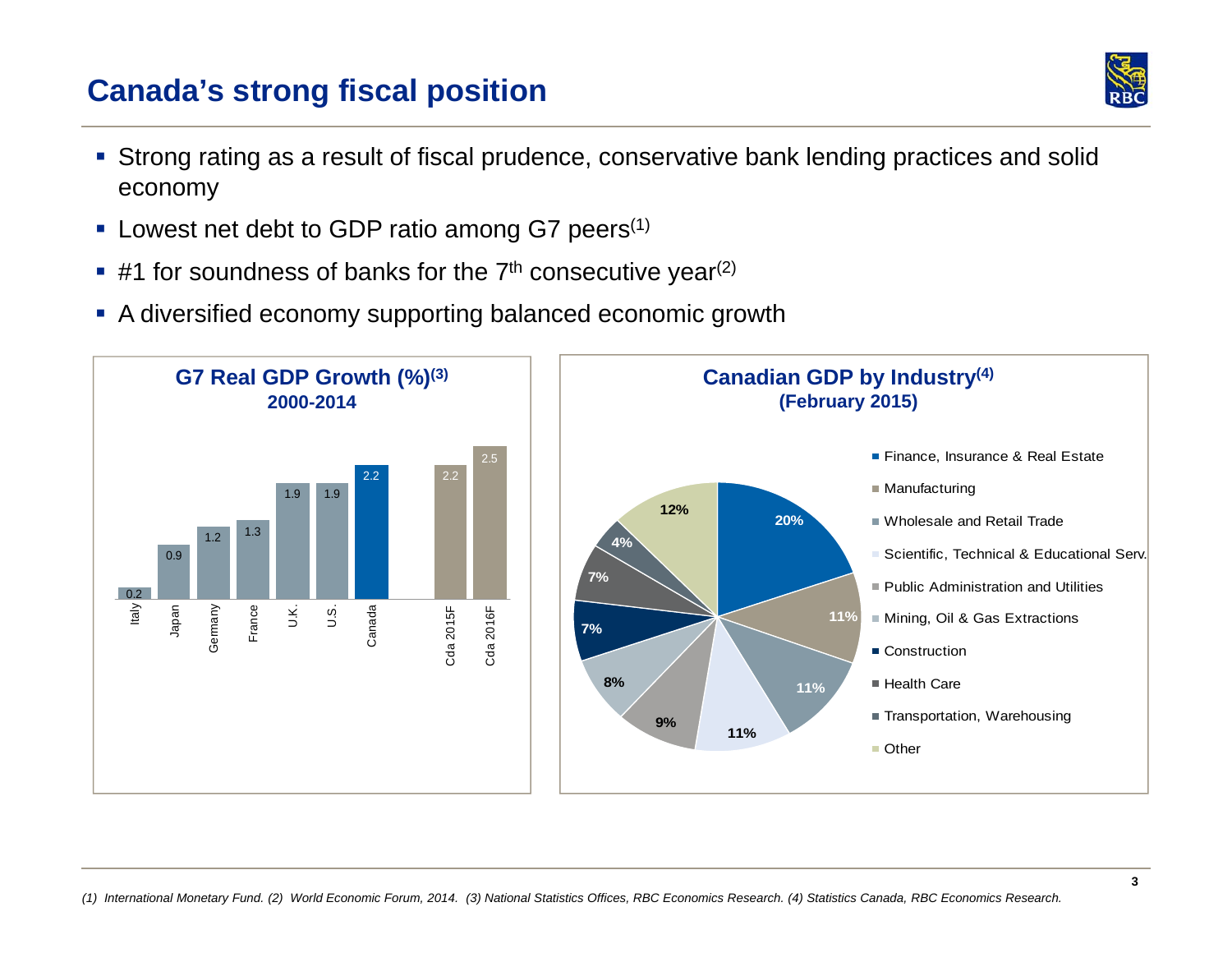

- **Low oil prices expected to continue to weigh** on headline inflation for the remainder of 2015; Core inflation likely to remain stable around mid-point of 1-3% target range
- **Unemployment rates are trending favourably** and are indicative of underlying conditions improving
- **Labour force participation trend predominantly** reflects an aging population rather than workers' voluntary exit of the labour market





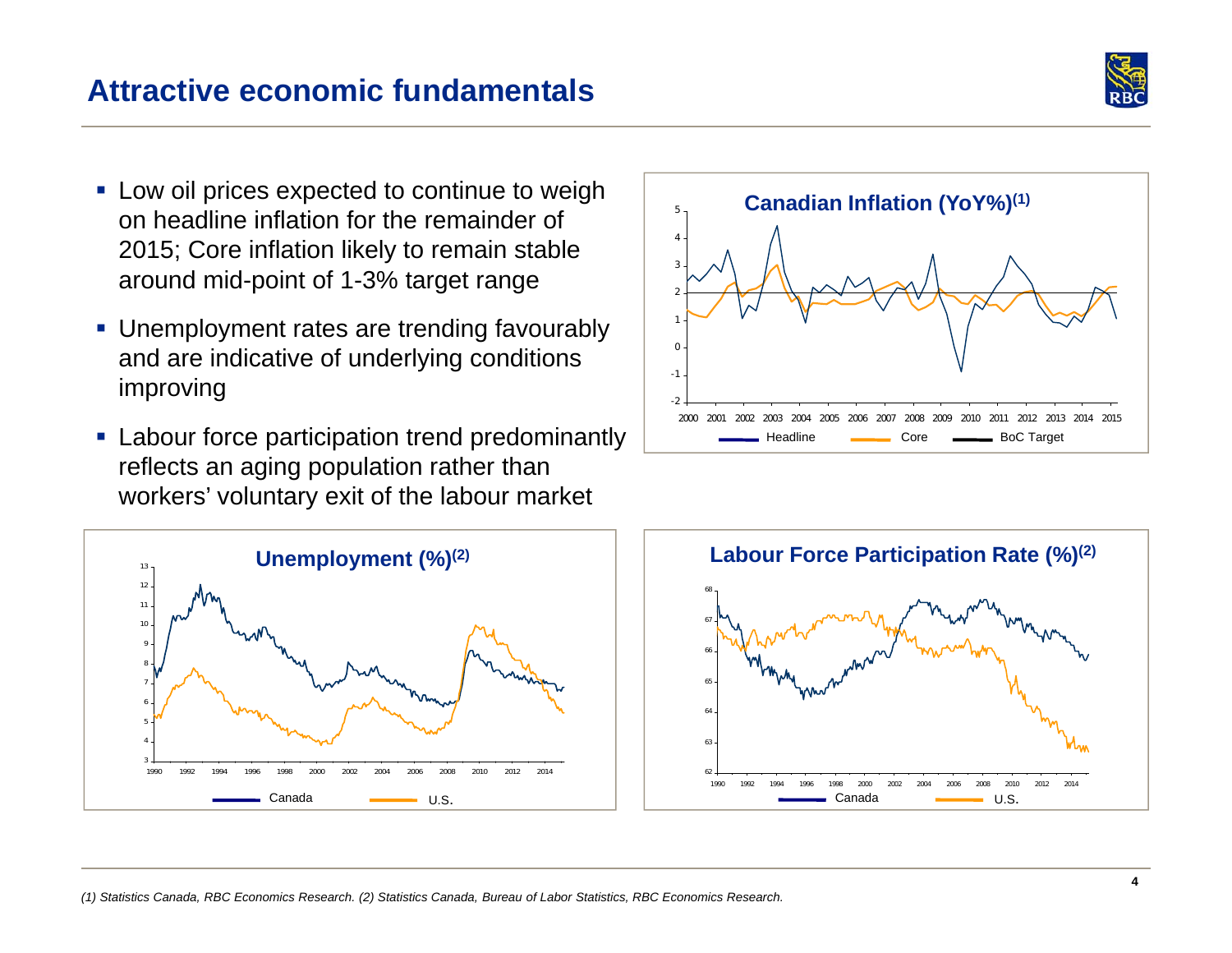### **2015 Economic Outlook**



|                  | Projected Economic Indicators for 2015 <sup>(1)</sup> |                  |                                                                                                                       |                                         |                                                                                                                                                                                                                                                                                                                                                                                                                                                                                                                  |                                 |
|------------------|-------------------------------------------------------|------------------|-----------------------------------------------------------------------------------------------------------------------|-----------------------------------------|------------------------------------------------------------------------------------------------------------------------------------------------------------------------------------------------------------------------------------------------------------------------------------------------------------------------------------------------------------------------------------------------------------------------------------------------------------------------------------------------------------------|---------------------------------|
|                  | <b>GDP Growth</b>                                     | <b>Inflation</b> | <b>Unemployment</b><br>Rate                                                                                           | <b>Interest Rate</b><br>(3 mth T-bills) | <b>Current Account</b><br>Balance/GDP(2)                                                                                                                                                                                                                                                                                                                                                                                                                                                                         | <b>Budget</b><br>Surplus/GDP(3) |
| <b>Canada</b>    | 2.2%                                                  | 1.1%             | 6.6%                                                                                                                  | 0.75%                                   | $-2.8%$                                                                                                                                                                                                                                                                                                                                                                                                                                                                                                          | 0.1%                            |
| <b>U.S.</b>      | 2.6%                                                  | 0.3%             | 5.4%                                                                                                                  | 0.5%                                    | $-2.4%$                                                                                                                                                                                                                                                                                                                                                                                                                                                                                                          | $-2.7%$                         |
| <b>Euro Area</b> | 1.5%                                                  | 0.0%             | 11.0%                                                                                                                 | <b>NA</b>                               | 3.5%                                                                                                                                                                                                                                                                                                                                                                                                                                                                                                             | $-2.5%$                         |
| <b>Canada</b>    |                                                       |                  | weakness in oil-producing provinces, such as Alberta<br>stable supported by highly accommodative borrowing conditions |                                         | <b>Economic growth in Canada is expected to bounce back in H2/15 to an above-potential pace</b><br>following weak performance in the early stages of 2015 as supportive factors emanating from<br>lower oil prices materialize and temper an energy-price related decline in business investment<br>• In H2/15, stronger performance in net oil-consuming provinces will be offset in part by the potential<br>• Consumer spending is expected to remain firm while housing market activity is anticipated to be |                                 |
| <b>U.S.</b>      |                                                       |                  | consumer spending and housing market gains<br>support continued progress towards achieving full employment            |                                         | • Economic growth in the U.S. is poised to accelerate in 2015 as a transitory slowdown in the first<br>quarter reverses and gives way for improving labour market conditions to support stronger<br>. The U.S. Federal Reserve is expected to begin to raise the Fed funds rate in September as<br>ongoing momentum in the labour markets, set against a backdrop of stable inflation, should                                                                                                                    |                                 |
| Euro area        |                                                       |                  | and a lower exchange rate is expected to support positive economic growth                                             |                                         | A recovery in the Euro area economy is being supported by a confluence of factors, namely lower<br>oil prices, currency depreciation and less drag from fiscal consolidation in 2015<br>• Significant monetary stimulus by the European Central Bank will curb downside risks to inflation<br>• Structural reforms are expected to keep growth subdued in parts of the Euro zone                                                                                                                                 |                                 |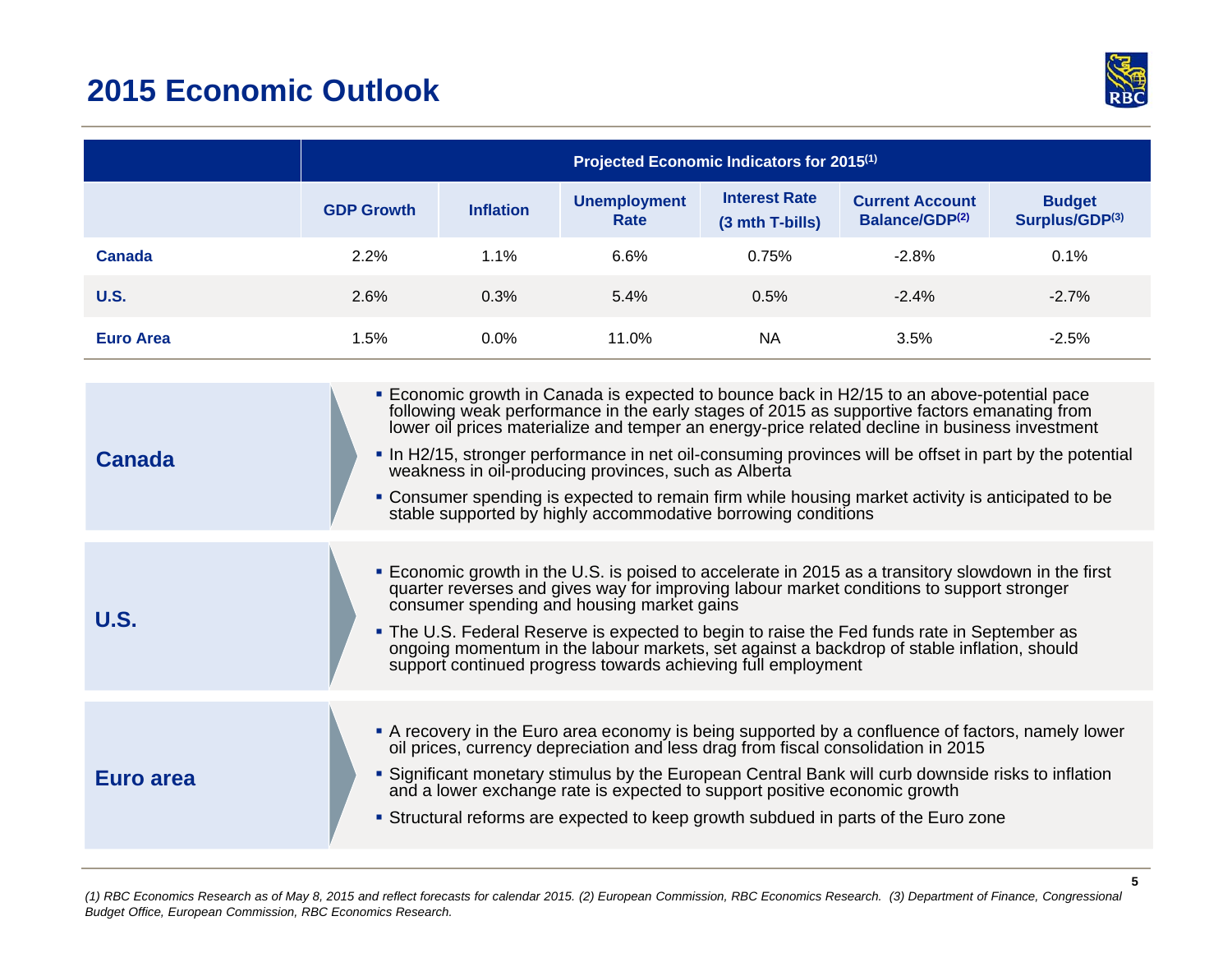# **Royal Bank of Canada**

**SECTION II**

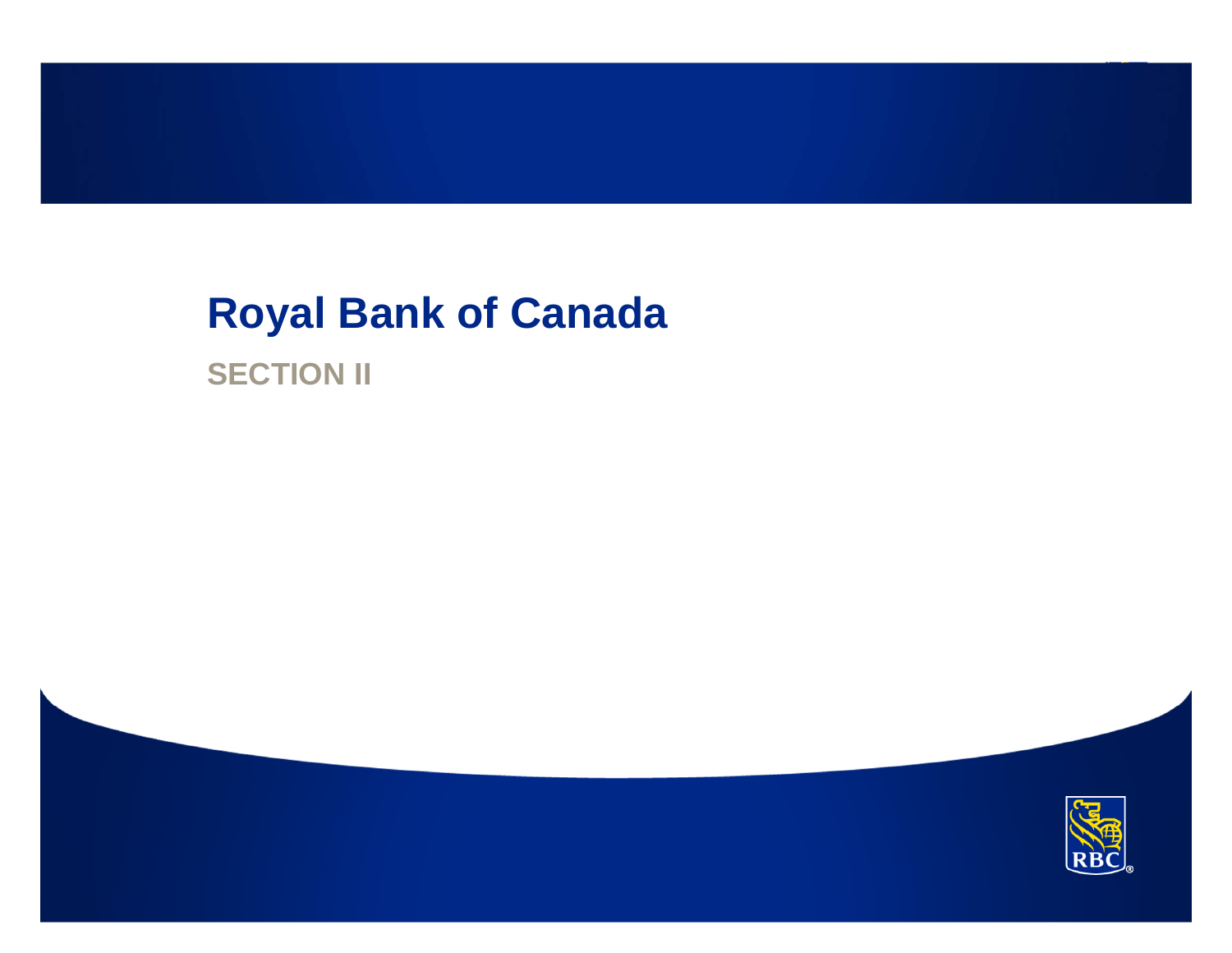### **RBC is one of the largest banks globally**



**7**

- Ganada's largest bank by market capitalization, with broad leadership in financial services<sup>(1)</sup>
- Offices in Canada, United States and 39 other countries
- ~78,000 full- and part-time employees who serve more than 16 million clients worldwide



#### **Extending our lead in Canada and selectively growing globally**

*(1) Market data from Bloomberg as of May 26, 2015. (2) ICBC: Industrial and Commercial Bank of China; ABC: Agriculture Bank of China; CBA: Commonwealth Bank of Australia; Santander: Banco Santander, S.A; ANZ: The Australia and New Zealand Banking Group; CCB: China Construction Bank*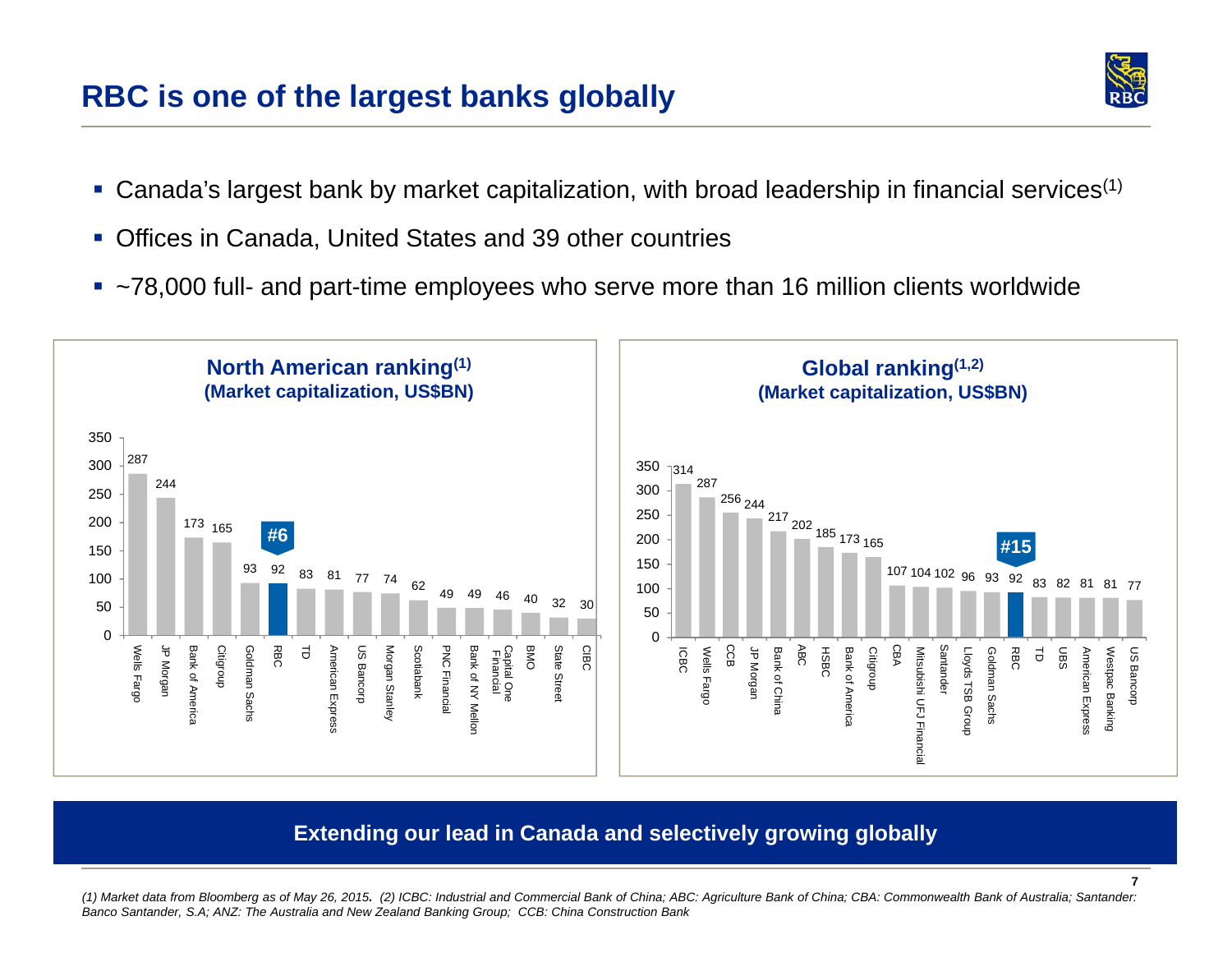### **RBC's key strengths**



- Diversified business mix, with the right balance of retail and wholesale
- Almost two-thirds of revenue from Canada
- Strategic approach in key businesses in the U.S. and select international markets
	- In January 2015, RBC announced the acquisition of City National Corp (NYSE: CYN), which will expand our presence in the U.S.; Expected closing in Q4 of calendar 2015
	- On May 27, 2015, City National shareholders voted in favour of the deal



*(1) Amounts exclude Corporate Support. These are non-GAAP measures. For further information, see the Business segment results and Results by geographic segment sections of our Q2 2015 Report to Shareholders.*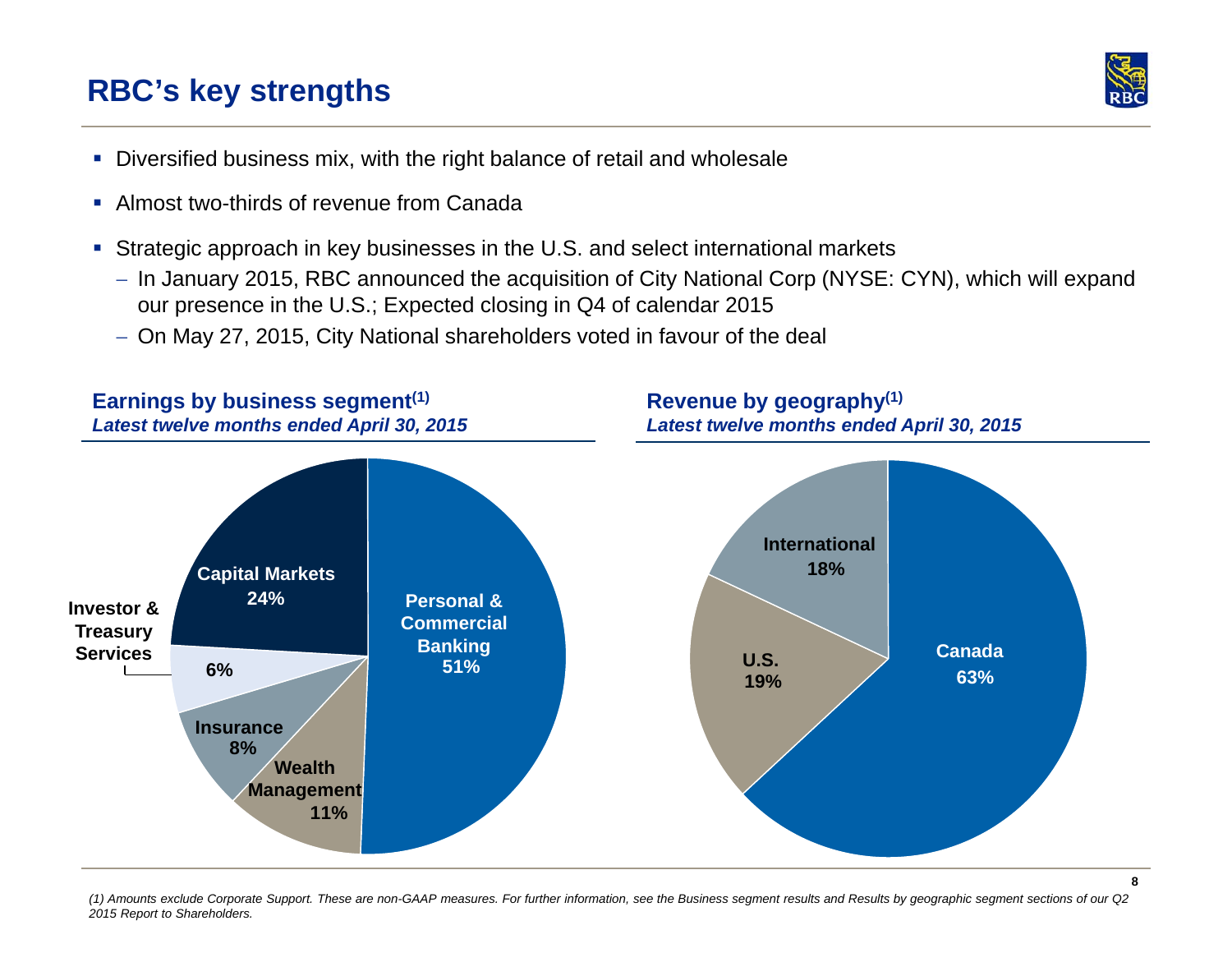### **Strong financial profile**







## **Return on Equity(2) Q2/2015 Basel III Capital and Leverage ratios "All-in" basis(3)**

| • Common Equity Tier 1             | 10.0% |
|------------------------------------|-------|
| • Tier 1 Capital                   | 11.6% |
| • Total Capital                    | 13.5% |
| • Leverage Ratio                   | 4.0%  |
| <b>E.</b> Liquidity Coverage Ratio | 111%  |

| Credit ratings <sup>(4)</sup> |                |              |             |
|-------------------------------|----------------|--------------|-------------|
| Moody's                       | <b>S&amp;P</b> | <b>Fitch</b> | <b>DBRS</b> |
| Aa3                           | AA-            | AА           | AA          |
| Negative                      | Negative       | Stable       | Negative    |

**9**(1) Adjusted for specified items which include a Q2/2015 gain of \$108 MM (before- and after-tax) from the wind-up of a U.S.-based funding subsidiary that resulted in the release of foreign currency translation adjustment (CTA) that was previously booked in other components of equity as well as Q1/2014 loss of \$60 MM (before- and after-tax) related to the sale of RBC Jamaica and a Q1/2014 provision of \$40 MM (\$32 MM after-tax) related to post-employment benefits and restructuring charges in the Caribbean. (2) ROE may not have a standardized meaning under GAAP and may not be comparable to similar measures disclosed by other financial institutions.<br>For ad *section of our 2014 Annual Report and the Capital Management section of our Q2/2015 Report to Shareholders for details on Basel III requirements. (4) Based on long-term senior debt ratings as of May 26, 2015.*

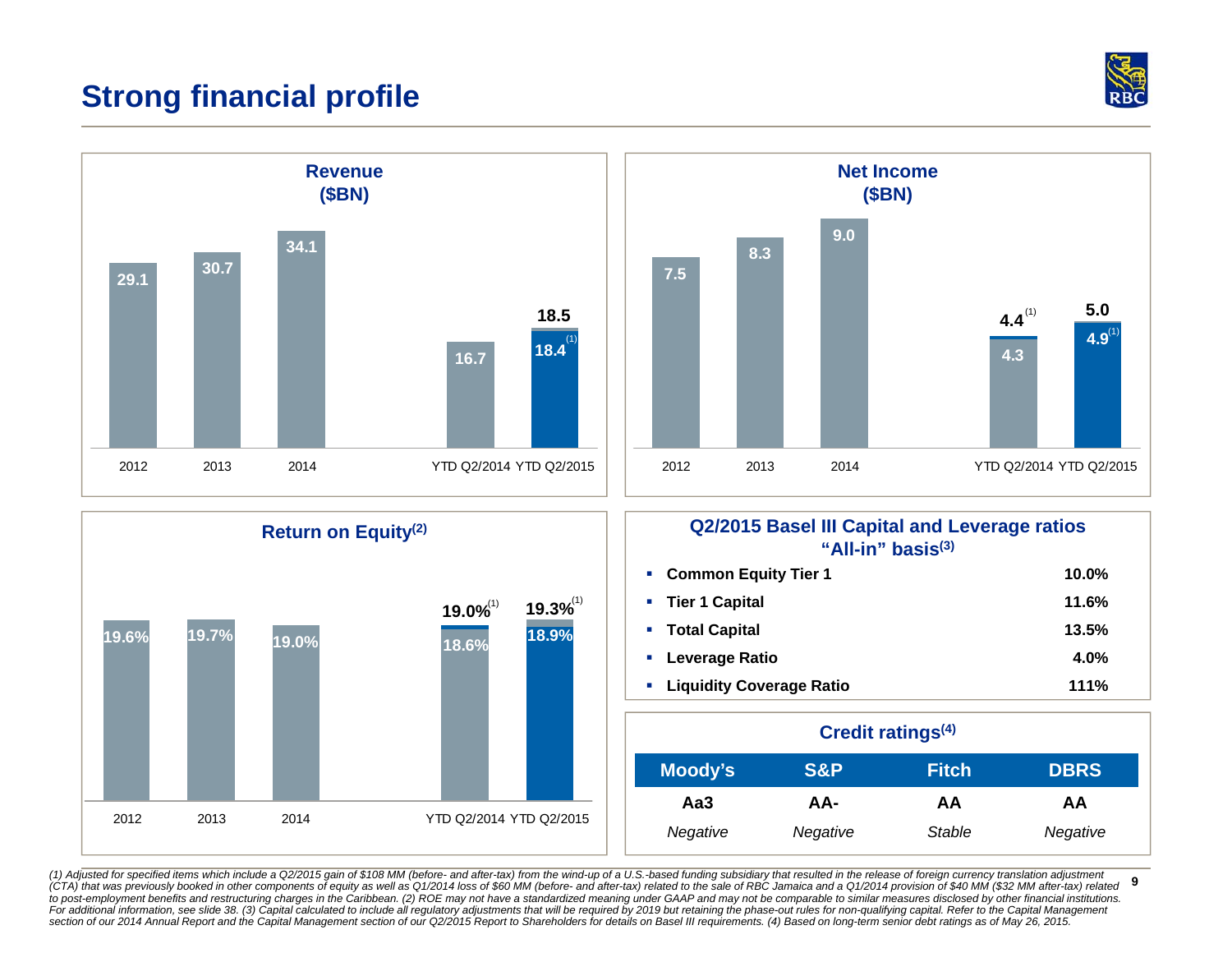### **History of delivering value to our shareholders**



| Total shareholder return (TSR) <sup>(1)</sup> |     |       |  |  |
|-----------------------------------------------|-----|-------|--|--|
| <b>RBC</b><br>Peer Avg.                       |     |       |  |  |
| 3 Year                                        | 21% | 21%   |  |  |
| 5 Year                                        | 10% | 13%   |  |  |
| 10 Year                                       | 12% | $9\%$ |  |  |

#### **Price to Book Value**

 Compelling price to book valuation of approximately 2.2x

#### **Dividend**

- Current quarterly dividend: \$0.77
- Q2/2015 payout ratio of 46%, in line with our target of 40-50%

### **Share buybacks**

 2015 normal course issuer bid to repurchase up to 12 million common shares

#### **Annual dividend history\* (\$ per share)**

 RBC has increased the dividend 6 times since May 2012, for a total increase of 35%



#### **Our goal is to maximize shareholder returns by achieving TSR above our peer average**

*(1) Annualized TSR is calculated based on common share price appreciation plus reinvested dividend income. Source: Bloomberg, as at May 26, 2015. RBC is compared to our global peer group. The peer group average excludes RBC; for the list of peers, please refer to our 2014 Annual Report.*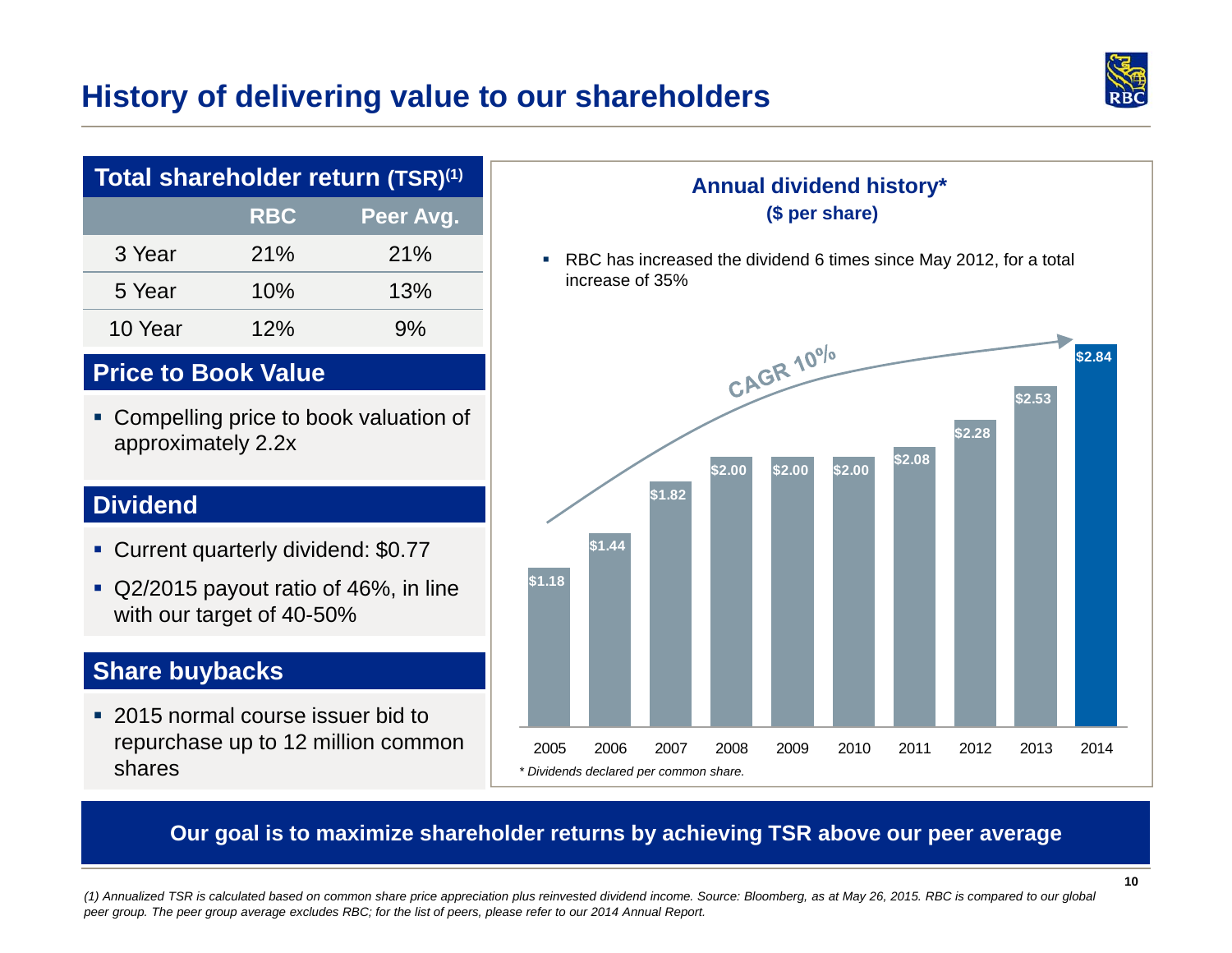### **Strength of a high quality liquid balance sheet**



**131% coverage Assets40% Liquid Assets(as at April 30, 2015) Loan portfolio represents 43% of total balance sheet excluding allowances and including sold MBS as per IFRSLiabilities & Capital 53% Capital + Retailrelated funding 30% Wholesale funding 122% coverage Derivatives are on balance sheet as per IFRS**Business & Government Deposits Personal Deposits **Capital** Other Liabilities $(2)$ Securitization<sup>(1)</sup> and Covered Bonds Secured Funding Unsecured Funding Cash and Repos Trading & Investment Securities Residential Mortgages(1) Other Retail LoansWholesale LoansOther Assets<sup>(2)</sup>

**\$1,032BN**

*(1) Securitized agency MBS are on balance sheet as per IFRS. (2) Other assets include \$107BN of derivatives related assets, largely offset by derivatives related liabilities in Other liabilities. Under IFRS derivative amounts with master netting agreements cannot be offset and the gross derivative assets and liabilities are reported on balance sheet.*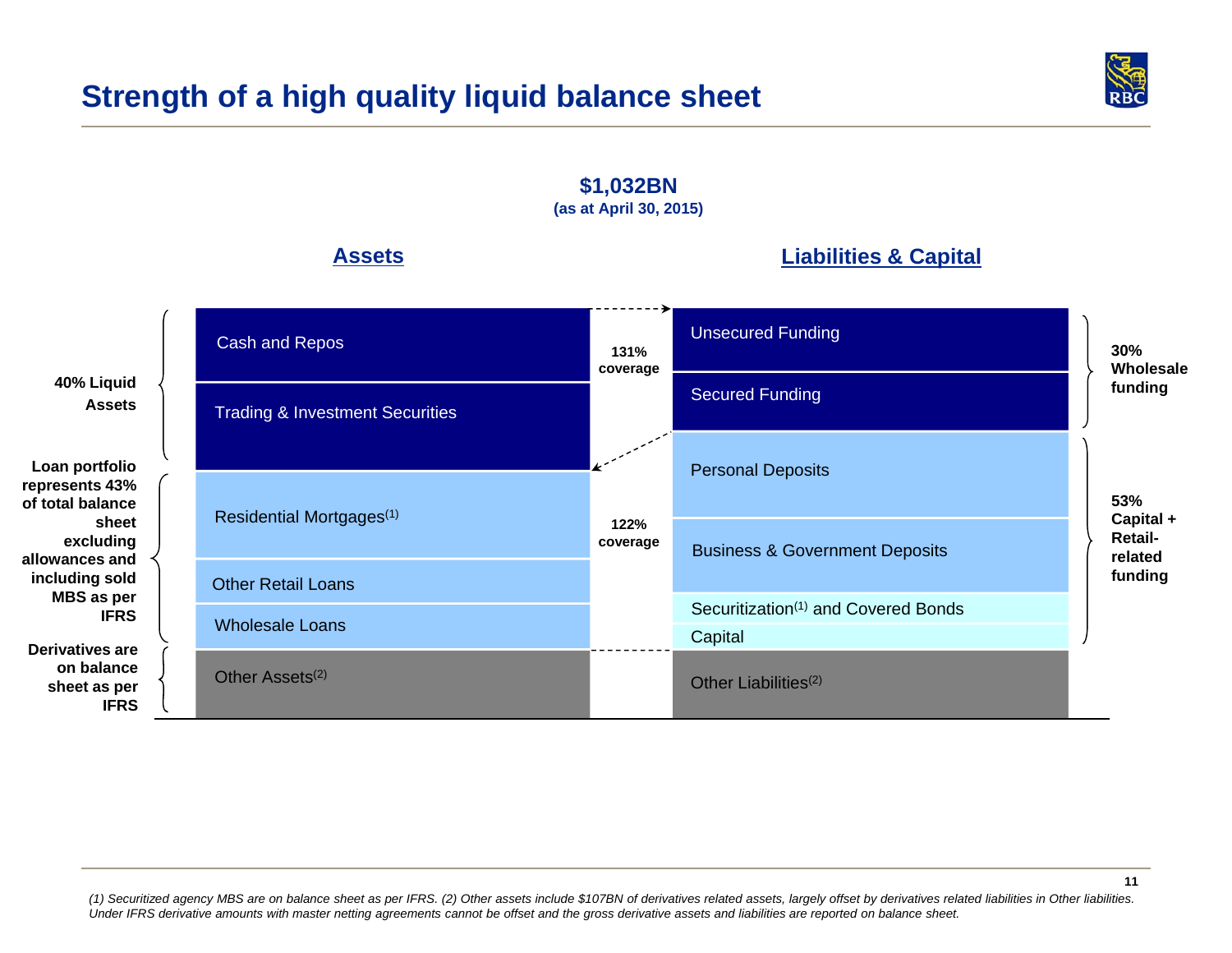### **Key strategic priorities aligned to our long-term goals**



### **Strategic goals**

- $\mathcal{L}_{\mathcal{A}}$ **In Canada, to be the undisputed leader in financial services**
- $\mathcal{L}_{\mathcal{A}}$  **Globally, to be a leading provider of capital markets, investor and wealth management solutions**
- $\mathcal{L}_{\mathcal{A}}$  **In targeted markets, to be a leading provider of select financial services complementary to our core strengths**

| <b>Strategic priorities</b>                                                                                                                                                                                                                                                                                                            |                                                                                                                                                                                                                                                                    |                                                                                                                                                                                                                                                                    |                                                                                                                                                                                                                                                                                                                                |                                                                                                                                                                                                                                                                                                                          |  |
|----------------------------------------------------------------------------------------------------------------------------------------------------------------------------------------------------------------------------------------------------------------------------------------------------------------------------------------|--------------------------------------------------------------------------------------------------------------------------------------------------------------------------------------------------------------------------------------------------------------------|--------------------------------------------------------------------------------------------------------------------------------------------------------------------------------------------------------------------------------------------------------------------|--------------------------------------------------------------------------------------------------------------------------------------------------------------------------------------------------------------------------------------------------------------------------------------------------------------------------------|--------------------------------------------------------------------------------------------------------------------------------------------------------------------------------------------------------------------------------------------------------------------------------------------------------------------------|--|
| <b>Personal &amp;</b><br><b>Commercial Banking</b>                                                                                                                                                                                                                                                                                     | <b>Wealth Management</b>                                                                                                                                                                                                                                           | <b>Insurance</b>                                                                                                                                                                                                                                                   | <b>Investor &amp; Treasury</b><br><b>Services (I&amp;TS)</b>                                                                                                                                                                                                                                                                   | <b>Capital Markets</b>                                                                                                                                                                                                                                                                                                   |  |
| • Offering a differentiated<br>experience: value for<br>money, advice, access<br>and service<br>• Making it easier to do<br>business with us and be<br>a low cost producer<br>• Converging into an<br>integrated multi-channel<br>network<br>■ Enhancing client<br>experience and<br>improving efficiency in<br>the Caribbean and U.S. | • Building a high-<br>performing global asset<br>management business<br>• Focusing on high net<br>worth and ultra-high net<br>worth clients to build<br>global leadership<br>• Leveraging RBC and<br><b>RBC Wealth</b><br>Management strengths<br>and capabilities | • Improving distribution<br>efficiency and<br>deepening client<br>relationships through<br>cross-sell<br>• Making it easier for<br>clients to do business<br>with us<br>• Pursuing select<br>international<br>opportunities to grow<br>our reinsurance<br>business | • Providing excellence in<br>custody and asset<br>servicing, with an<br>integrated funding and<br>liquidity management<br>business<br>• Focusing on organic<br>growth through client<br>relationships, cross-<br>selling and promoting<br>the RBC brand<br>• Leveraging I&TS as a<br>driver of enterprise<br>growth strategies | • Maintaining our<br>leadership position in<br>Canada<br>■ Expanding and<br>strengthening client<br>relationships in the U.S.<br>• Building on core<br>strengths and<br>capabilities in<br>U.K./Europe and Asia<br>Pacific<br>• Optimizing capital use<br>to earn high risk-<br>adjusted returns on<br>assets and equity |  |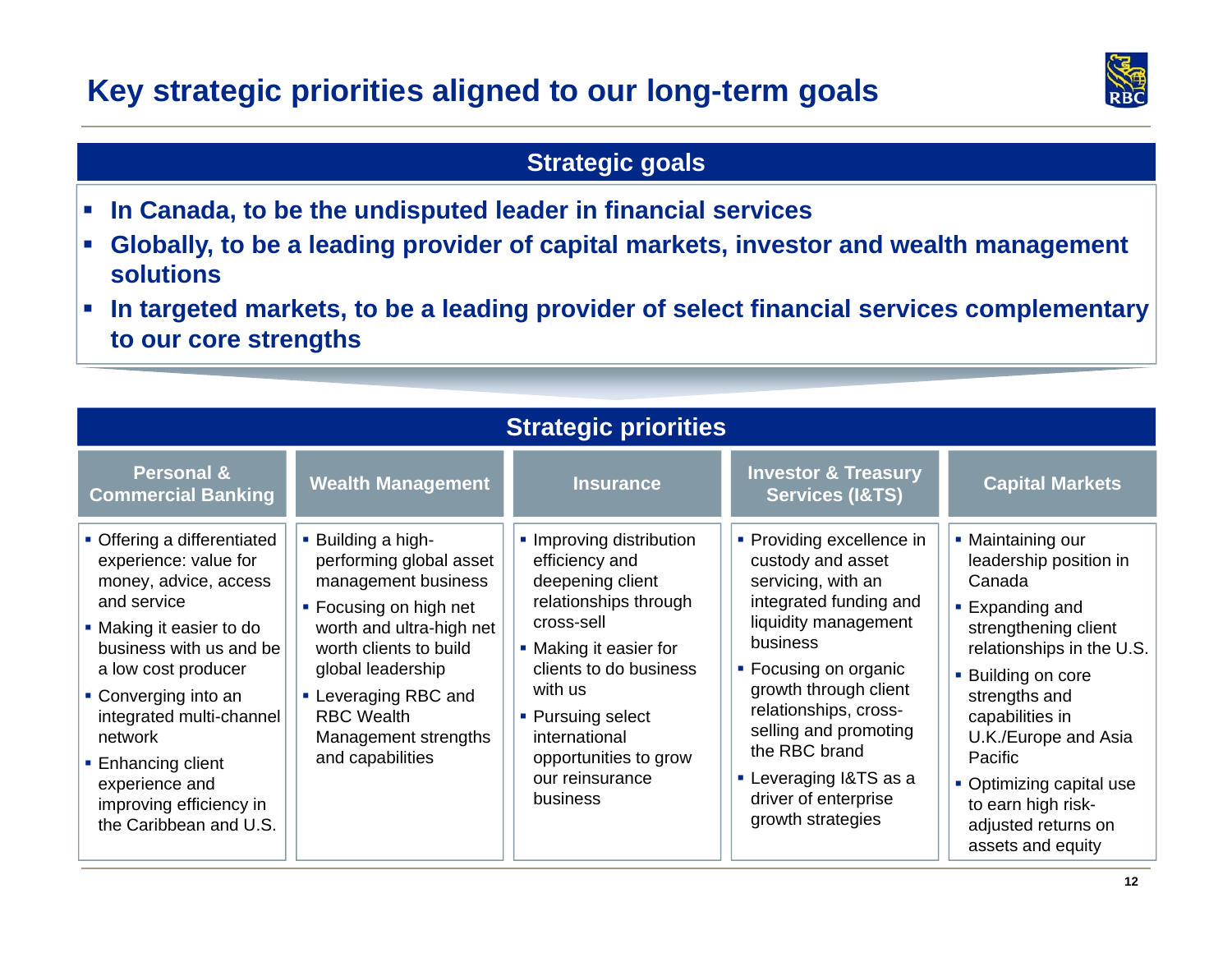## **Business Segments**

**SECTION III** 

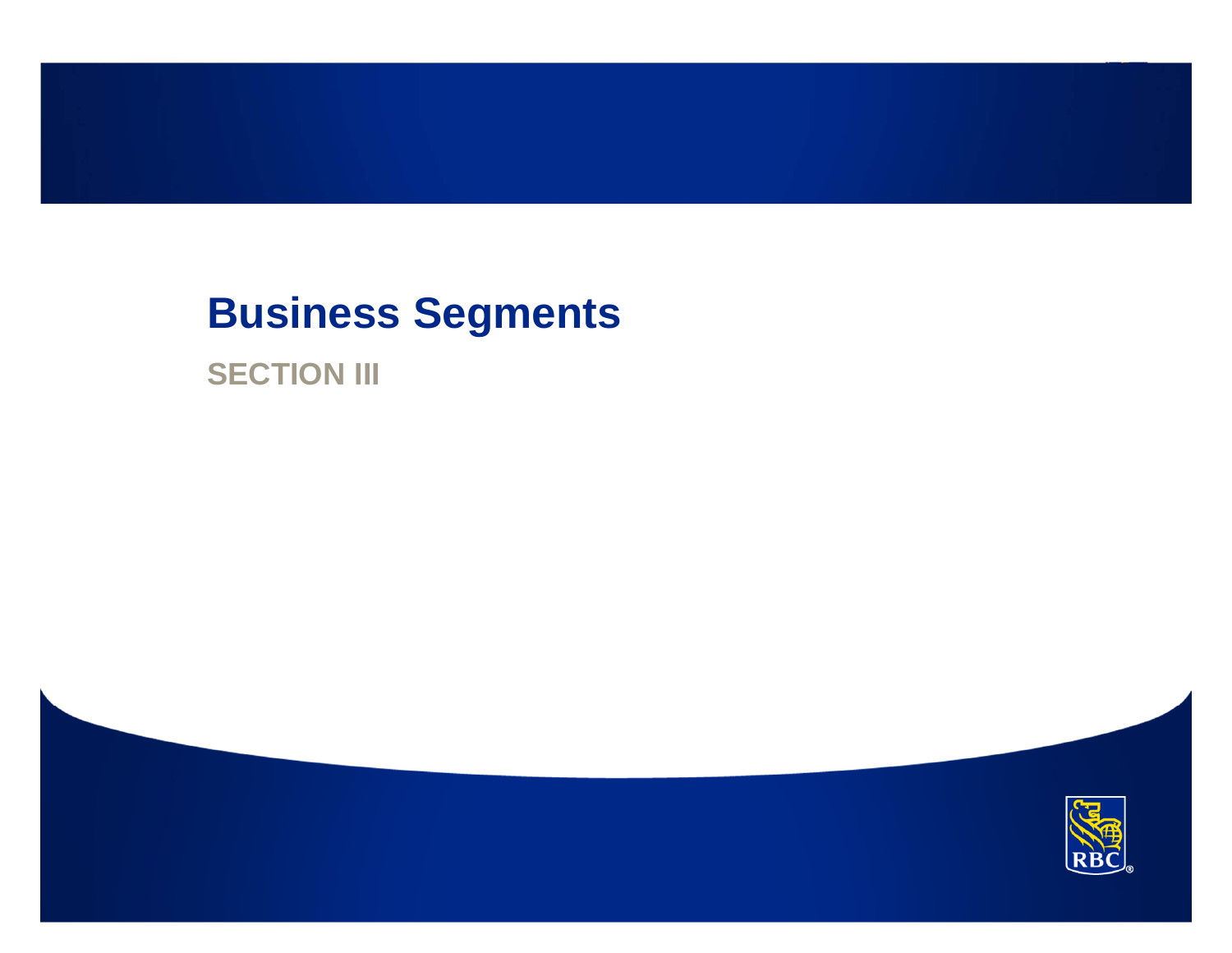### **Personal & Commercial Banking**



#### **Overview**

- RBC continues to be the undisputed leader in financial services in Canada
	- $-$  Personal & Commercial Banking accounts for over 50% of total RBC earnings
	- #1 or #2 market share in all product categories
	- Most branches and largest sales force in Canada while maintaining an industry leading efficiency ratio vs. our peer average(1)
- Second largest bank by assets<sup>(2)</sup> in English Caribbean, with branches in 18 countries and territories
	- Offering a broad range of financial products and services
- $\blacksquare$ In the U.S., our cross-border banking business serves the needs of Canadian clients, through online channels as well as U.S. Wealth Management clients

|            |            | (SBN)       | <b>Revenue and Net Income</b>                             | <b>Business metrics - Q2/2015</b>         |               |                             |
|------------|------------|-------------|-----------------------------------------------------------|-------------------------------------------|---------------|-----------------------------|
| 12.4       | 13.0       | 13.7<br>0.9 | <b>Net Income</b><br>Q2/2014: \$1.1BN<br>Q2/2015: \$1.2BN |                                           | <b>Canada</b> | <b>Caribbean &amp; U.S.</b> |
| 0.8<br>2.1 | 0.8<br>2.3 | 2.4         |                                                           | Clients (MM)                              | 12.3          | 1.2                         |
| 2.9        | 3.0        | 3.1         |                                                           | <b>Branches</b>                           | 1,274         | 87                          |
| 6.6        | 6.9        | 7.3         | 7.0<br>6.7<br>0.5<br>0.4<br>1.3                           | <b>ATMs</b>                               | 4,608         | 305                         |
|            | 4.4        | ⊣<br>4.5    | 1.2<br>1.5<br>$1.5$                                       | Employees (FTE)                           | 31,117        | 4,480                       |
| 4.1        |            |             | $\frac{3.7}{4}$<br>$\frac{3.6}{4}$<br>2.2<br>2.5          | Loans & acceptances <sup>(2)</sup> (\$BN) | 354.7         | 9.1                         |
| 2012       | 2013       | 2014        | YTD 2014<br>YTD 2015                                      | Deposits $(2)$ (\$BN)                     | 277.0         | 17.4                        |
| <b>PFS</b> | <b>BFS</b> | CPS         | Caribbean & U.S. Banking - A Net Income                   |                                           |               |                             |

*(1) Peers include TD, CIBC, BMO and BNS. (2) Based on average balances.* 

*PFS: Personal Financial Services; BFS: Business Financial Services; CPS: Cards and Payment Solutions, and; FTE: Full-time equivalent.*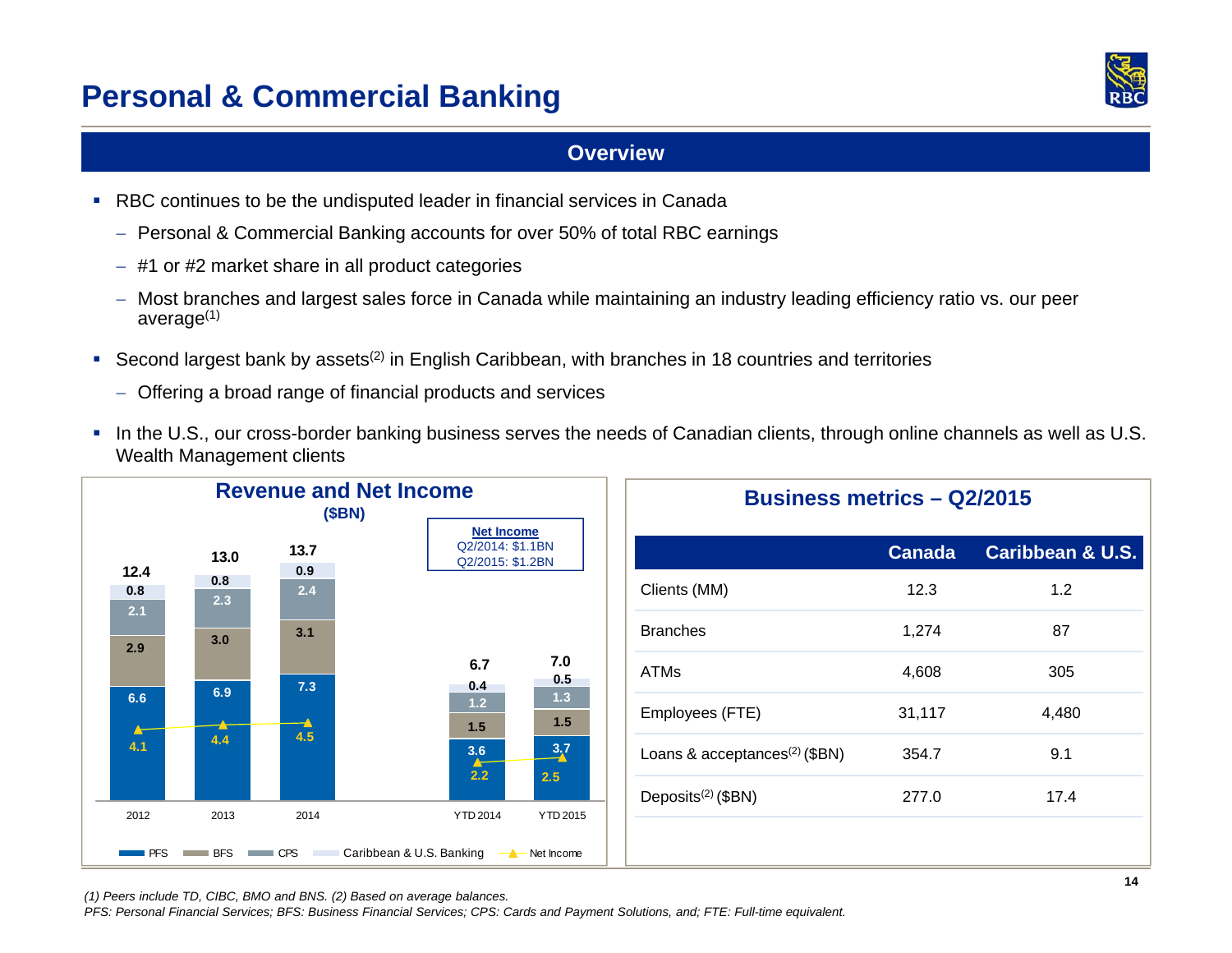### **Personal & Commercial Banking – Canada**



#### **Offering a differentiated experience**

- п Be the undisputed leader in Canada and continue to grow volume at a premium to peers
- $\blacksquare$  Demonstrate the value for money that sets RBC apart through quality of advice and service, and industry-leading convenience and access

#### **Making it easier to do business with us**

- $\blacksquare$ Maintain focus on digitizing the bank and simplifying our end-to-end processes
- п Make it simpler and easier for clients to do business with us through self, assisted and full-serve options
- × Invest in skills, accreditation and engagement of our employees to enable us to compete more effectively

#### **Converging into an integrated multi-channel network**

- Leveraging our unparalleled distribution breadth (e.g. most branches and ATMs in Canada), internal capabilities and strategic external partnerships to maintain our market leadership and extend our sales power
- Adapting our distribution network to ongoing changes in client preferences, including designing applications, processes and products for online and mobile channels

#### **Recent awards**

- **Global Retail Bank of the Year (2014, 2015)** *(Retail Banker International)*
- **Bank of the Year in Canada 2014** *(The Banker*)
- **Best Trade Finance Bank in Canada 2015** for the third consecutive year *(Global Finance)*
- **Best Private Banking Services Overall in Canada** for eight years in a row (*Euromoney*)
- L **Recognized as #1 most valuable brand in Canada** (*Brand Finance*)
- г **Recognized as one of the Best Workplaces in Canada for 2015** (*Great Place to Work® Institute*)
- **Best Private Bank in Canada and the Caribbean 2014** (Professional Wealth Management)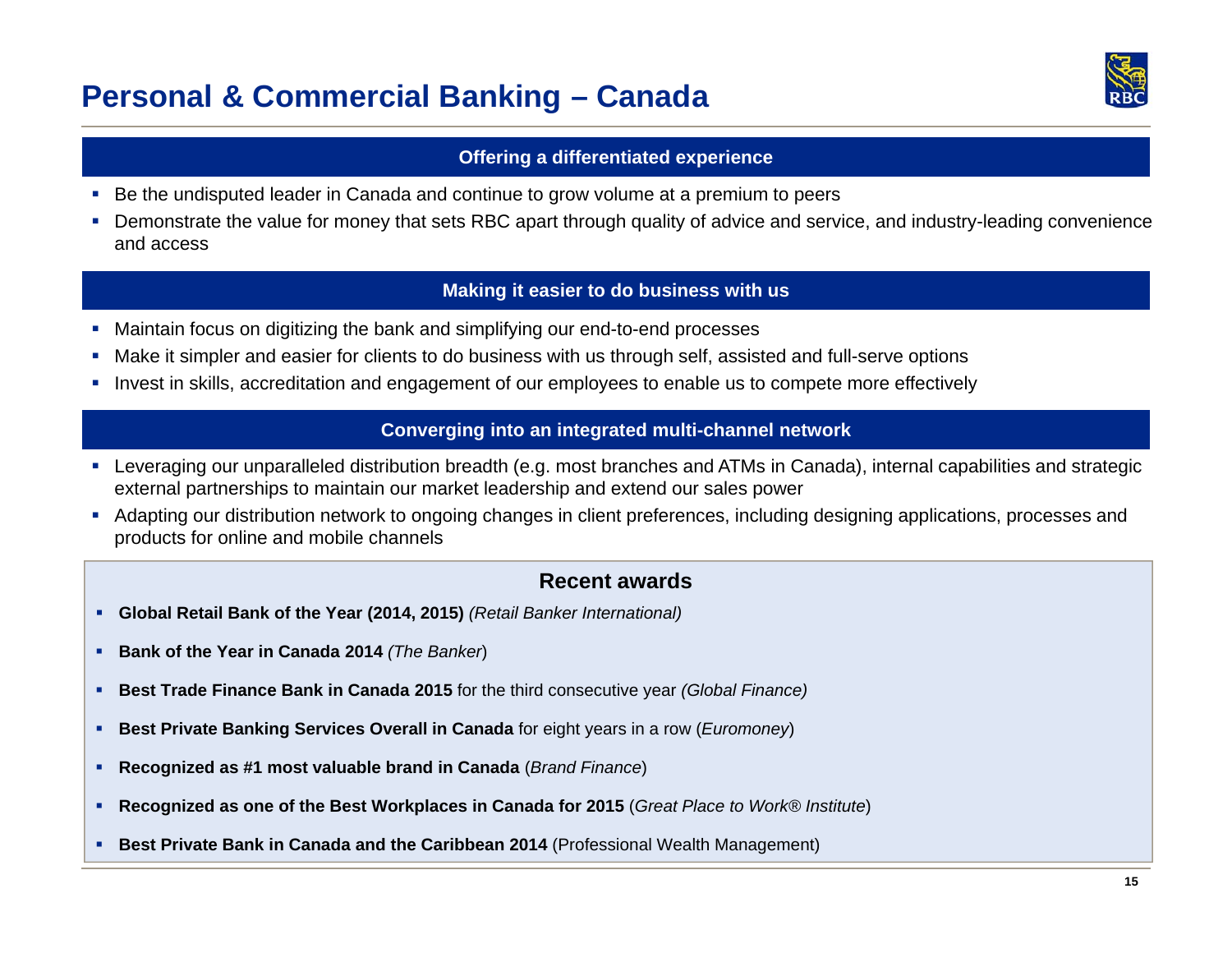

### **Personal & Commercial Banking – Canada**



#### **Market share(2)**

| <b>Product</b>                        | <b>Market</b><br>share | <b>Rank</b> |
|---------------------------------------|------------------------|-------------|
| Consumer lending $(3)$                | 23.6%                  |             |
| Personal core deposits + GICs         | 20.1%                  | 2           |
| Long-Term Mutual Funds <sup>(4)</sup> | 14.4%                  |             |
| Business Ioans $(\$0-\$25MM)^{(5)}$   | 25.4%                  |             |
| Business deposits <sup>(6)</sup>      | 26.9%                  |             |



#### **Industry leading Efficiency Ratio (%)**



**16**(1) Canadian Financial Monitor by Ipsos Reid - 12,000 Canadian households annually - data based on Financial Group results for the 12-month period ending December 2014; TFSA is considered an Investment. (2) Market share is Investment Funds Institute of Canada (IFIC) and Canadian Bankers Association (CBA). OSFI, IFIC and Consumer Lending CBA data is at January 2015 and January 2014, Business Loans CBA data is at December 2014 and December 201 Business Loans which is of total 7 Banks (RBC, BMO, BNS, CIBC, TD, NBC, CWB). (3) Consumer Lending market share is of 6 banks (RBC, TD, CIBC, BMO, BNS and NA). Consumer Lending comprises residential mortgages (excluding ac fund market share is per IFIC and is compared to total industry. (5) Business Logars market share is of the 7 Chartered Banks that submit to CBA on a quarterly basis. (6) Business Deposits market share is some secure that *BMO, BNS, CIBC & TD; 2012 through 2014 reflects annual results while the peer average efficiency ratio for Q2/015 represents the latest available period, Q1/2015.*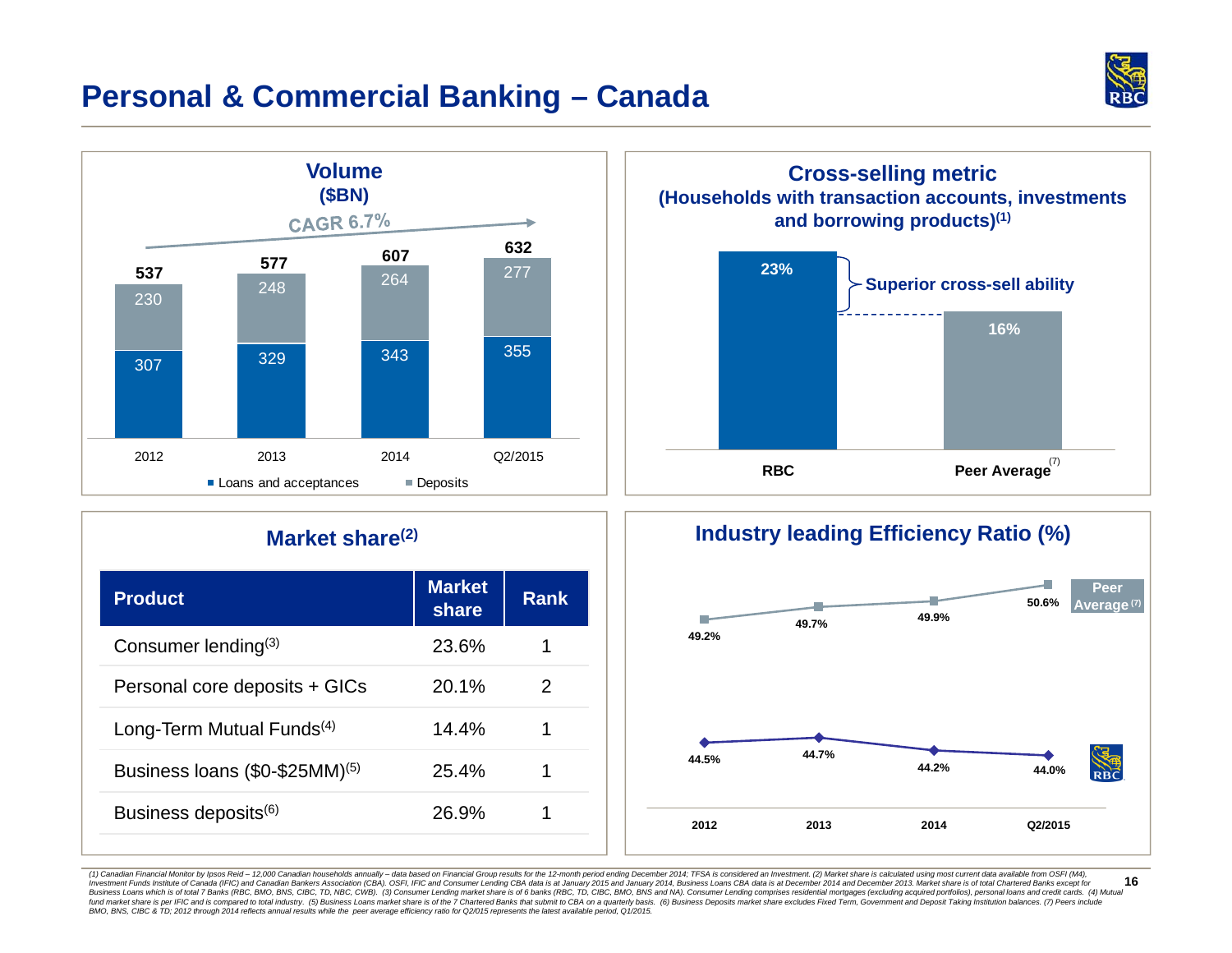### **Wealth Management**



#### **Leveraging Canadian strengths to build global leadership**

- a, Building a high performing global asset management business
- $\blacksquare$  Focusing on HNW and UHNW client segments to extend our industryleading share of HNW client assets in Canada and expand share globally
	- Driving strong advisor productivity as a leader in fee-based assets per advisor(1)
	- Client assets at \$1.2 trillion in Q2/2015, a 10% YoY increase
	- $-$  Grew AUA by 11% and AUM by 15% since 2012 (CAGR)
	- Currently realigning our International Wealth businesses

#### **Recent awards / rankings**

- **Top 5 Global Wealth Manager by assets** *(Scorpio)*
- г **Best Private Banking Services Overall – Canada, Caribbean, Cayman Islands, Jersey** *(Euromoney)*
- a. **Outstanding Wealth Manager – Customer Relationship Service and Engagement** *(Private Banker International)*
- **Private Bank of the Year, Caribbean** *(Citywealth International Financial Centre Awards)*
- **Leading Canadian Private Bank; Best Wealth Structuring Offering**  *(Family Wealth Report Awards)*
- **Wealth Planning Team of the Year** *(Wealth Briefing European Awards)*
- **Top 25 Most Admired Companies** *(Private Client Practitioner)*
- г **Best Bank-owned Brokerage Firm in Canada** *(International Executive*  Brokerage Report Card*)*



*(1) Investor Economics Report published in April 2015. HNW: High net worth; UHNW: Ultra-high net worth; AUA: Assets under administration; and, AUM: Assets under management.*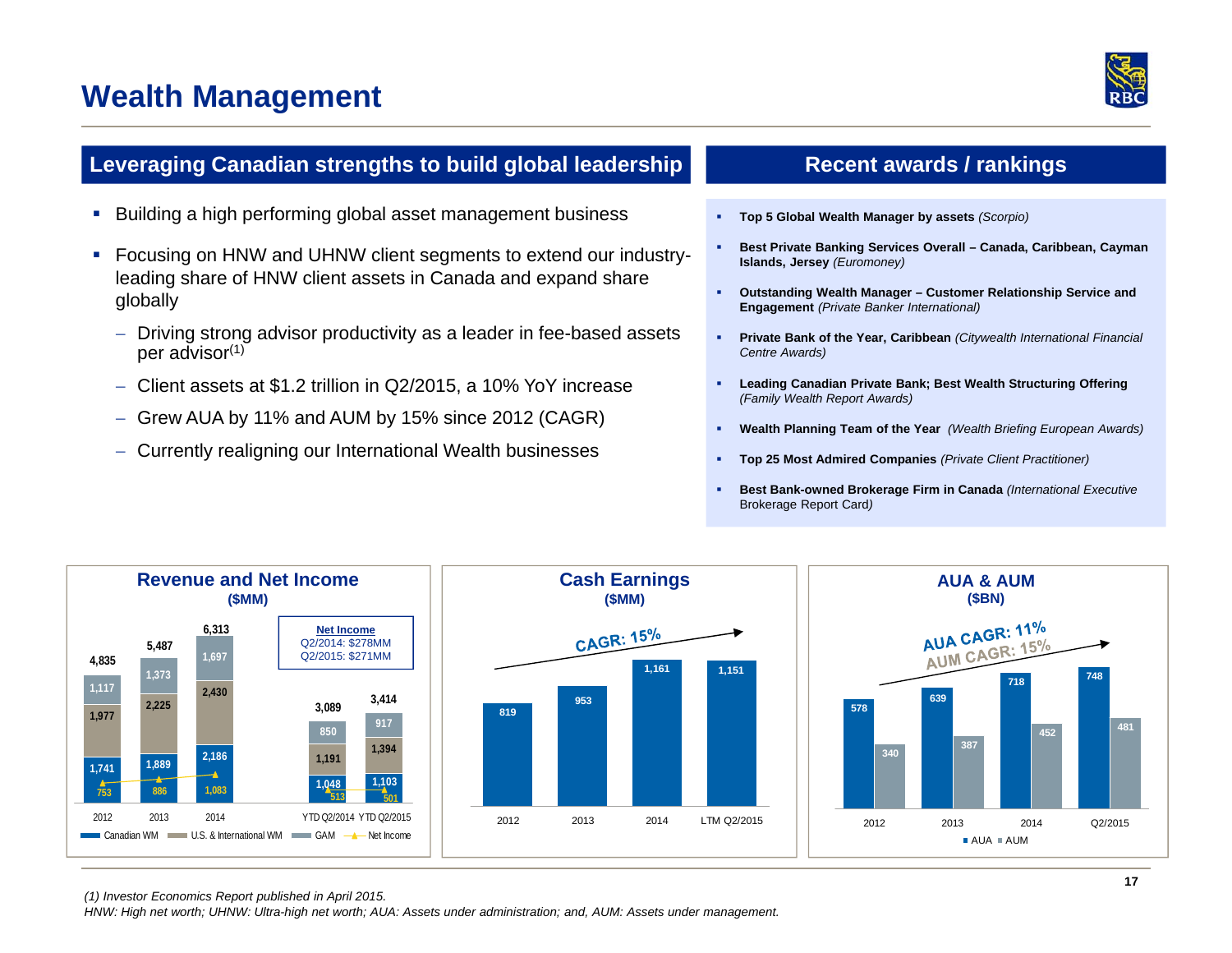### **Wealth Management – Global Asset Management**



#### **Building a high-performing global asset management business**

- **Driving top-tier profitability in our largest Wealth Management business**
	- Over \$375BN in client assets, generating ~60% of RBC Wealth Management earnings on a full year basis
	- $-$  Investor asset mix of 45% Individual / 55% Institutional client assets
	- $-$  Top 5 global asset manager by assets $^{\left(1\right)}$

#### **Extending our lead in Canada**

- $-$  Largest fund company in Canada with 14.6% market share; leader in last twelve months of asset inflows<sup>(2)</sup>
- $-$  Top quartile retail mutual fund performance, with 86% of AUM in 1<sup>st</sup> or 2<sup>nd</sup> quartile<sup>(3)</sup>
- $-$  Third largest institutional pension asset manager in Canada $^{(4)}$

#### $\mathcal{L}_{\mathcal{A}}$ **Expanding our global solutions and capabilities**

- $-$  Distribution strength in North America meeting with continued success offering differentiated international capabilities to our institutional clients
- Bringing to market capability of global equities team hired in 2014



*(1) 2014 Retail Banker International and Global Finance. (2) Investment Funds Institute of Canada (IFIC) as at March 2015 and RBC reporting. (3) As at April 2015. Based on a blended 1/3/5 year basis, gross of fees, against RBC Global Asset Management peer group. (4) Benefits Canada as at December 31, 2014. (5) Boston Consulting Group, McKinsey. AUM of RBC GAM acquisitions deducted in year of acquisition, and thereafter.*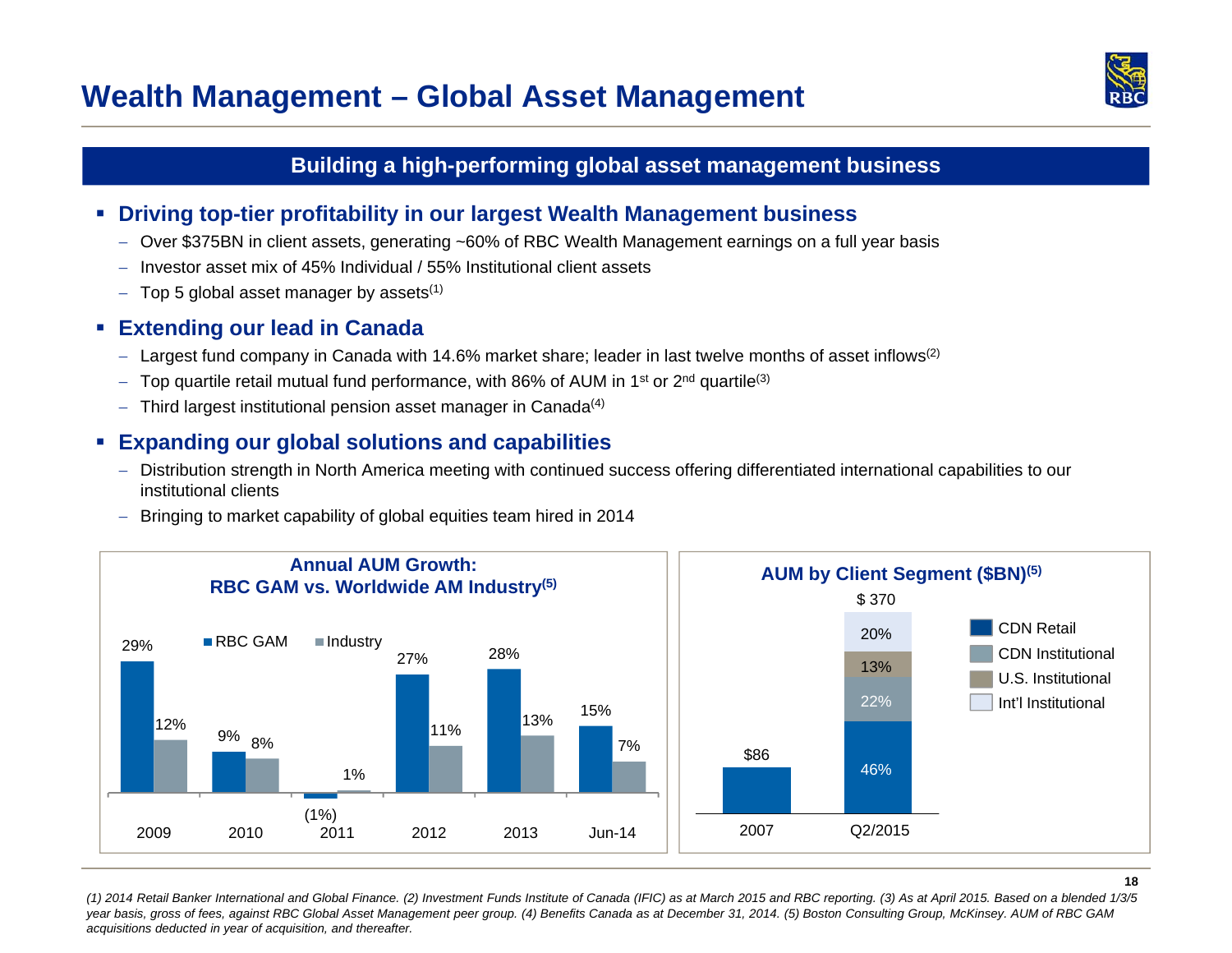### **Wealth Management**

#### **Canada – Extending our industry leadership**

#### **Extending our #1 position**

- $-$  Grew HNW market share by  $\sim$ 400 bps to 19% in the last four years<sup>(1)</sup> with momentum and anticipate reaching 20% market share by 2016
- **Maintaining profitable growth in a challenging market**
	- Generating ~30% of RBC Wealth Management earnings with strong pretax margin, highest among North American peers<sup>(3)</sup>

#### **Driving strong advisor productivity**

- $-$  Canadian leader in fee-based assets per advisor $^{\left(1\right)}$
- Consistently driving revenue per advisor of over \$1.2MM per year, 42% above Canadian industry average(1)
	- Competitive hires delivering strong new asset growth
- $-$  Leveraging Enterprise linkages to continue to extend market share gains

#### **U.S. & International**

#### **United States**

- $-$  Steadily increasing advisor productivity
- Growing complementary distribution through successfully recruiting revenue producers and establishing new clearing relationships
- Improving operational efficiencies and leveraging RBC's global capabilities to broaden our product offering

#### **Outside North America**

- Refocusing on UHNW and HNW client acquisitions from select markets where we have scale
- Leveraging RBC's global capabilities (Global Asset Management and Capital Markets)
- Optimizing our operating model to drive long-term performance



#### **Loans(4) & Deposits**



Strong growth in our credit and deposit taking businesses

*(1) Investor Economics report on RBC's full wealth and investment offering in Canada, April 2015. (2) Investor Economics report, April 2015. (3) As per BCG Global Wealth Manager Benchmarking 2014, based on 2013 results. (4) Total average loans & acceptances.*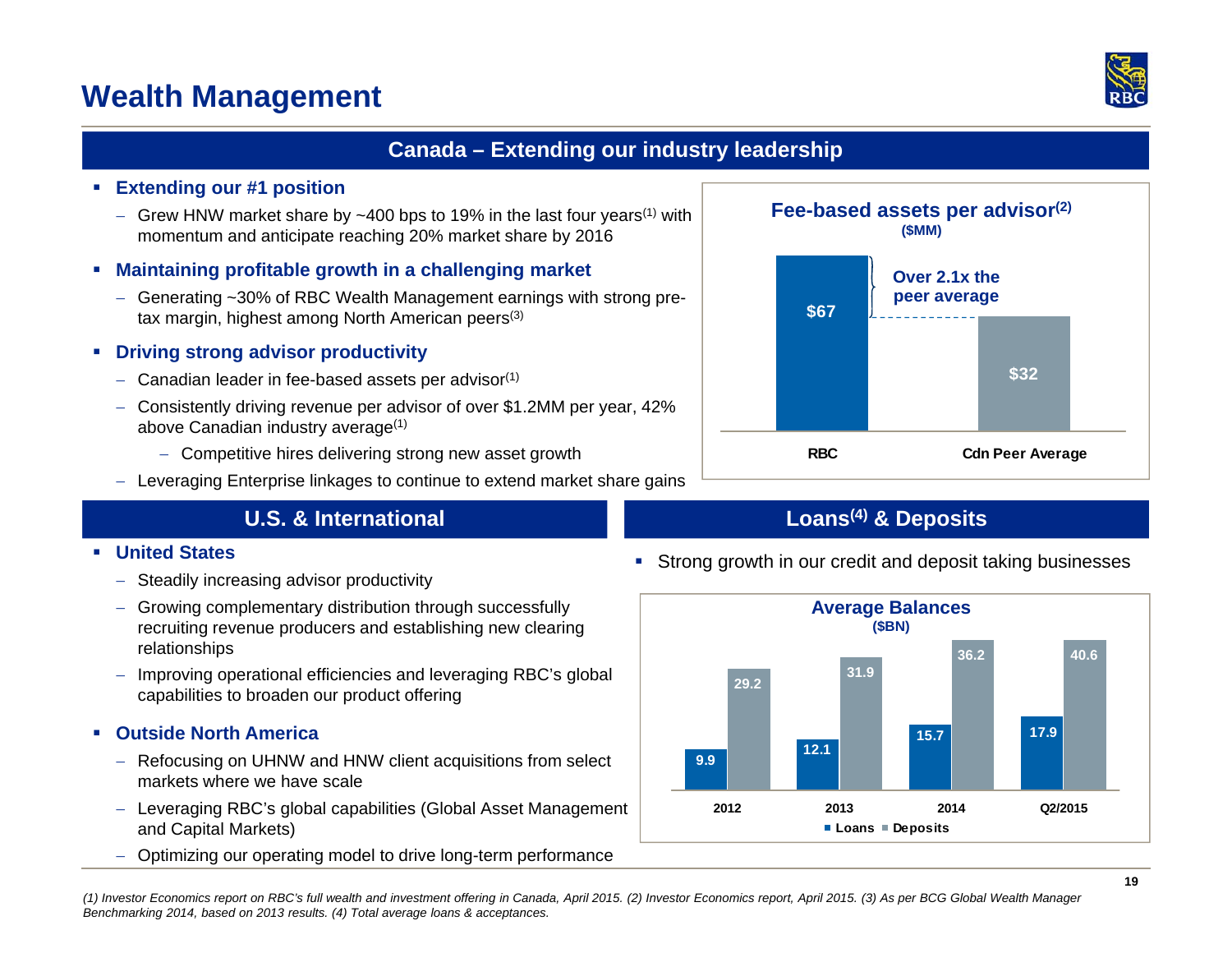### **Insurance**



*We provide a wide range of life, health, home, auto, travel and wealth accumulation solutions to individual and group clients across Canada and offer reinsurance solutions for clients globally*

#### **Improving distribution efficiency**

- a, Delivering multi-line "insurance advice for your life" through an integrated product portfolio
- г Strengthen profitability in all channels by increasing sales and managing expenses

#### **Deepening client relationships**

 Providing a comprehensive suite of RBC Insurance products and services through cross-sell strategies to continue to meet our clients' unique insurance needs

#### **Simplifying the way we do business**

Enhancing and streamlining all processes to ensure that clients find it easy to do business with us

**Pursuing select international opportunities to grow our reinsurance business** 

Pursuing niche opportunities, diversifying risks and growing our reinsurance business to generate stable and diversified earnings



*(1) Acquisition Expense Ratio calculated as Total Acquisition Expense/Net Premiums. (2) Adjusted net income excludes a Q4/2013 charge of \$160MM (\$118MM after-tax) as a result of new*  tax legislation in Canada. This is a non-GAAP measure. For additional information, see slide 38. (3) YTD Q2/15 revenue included the net impact of the FV change (\$475MM) due to the decline *in interest rates.*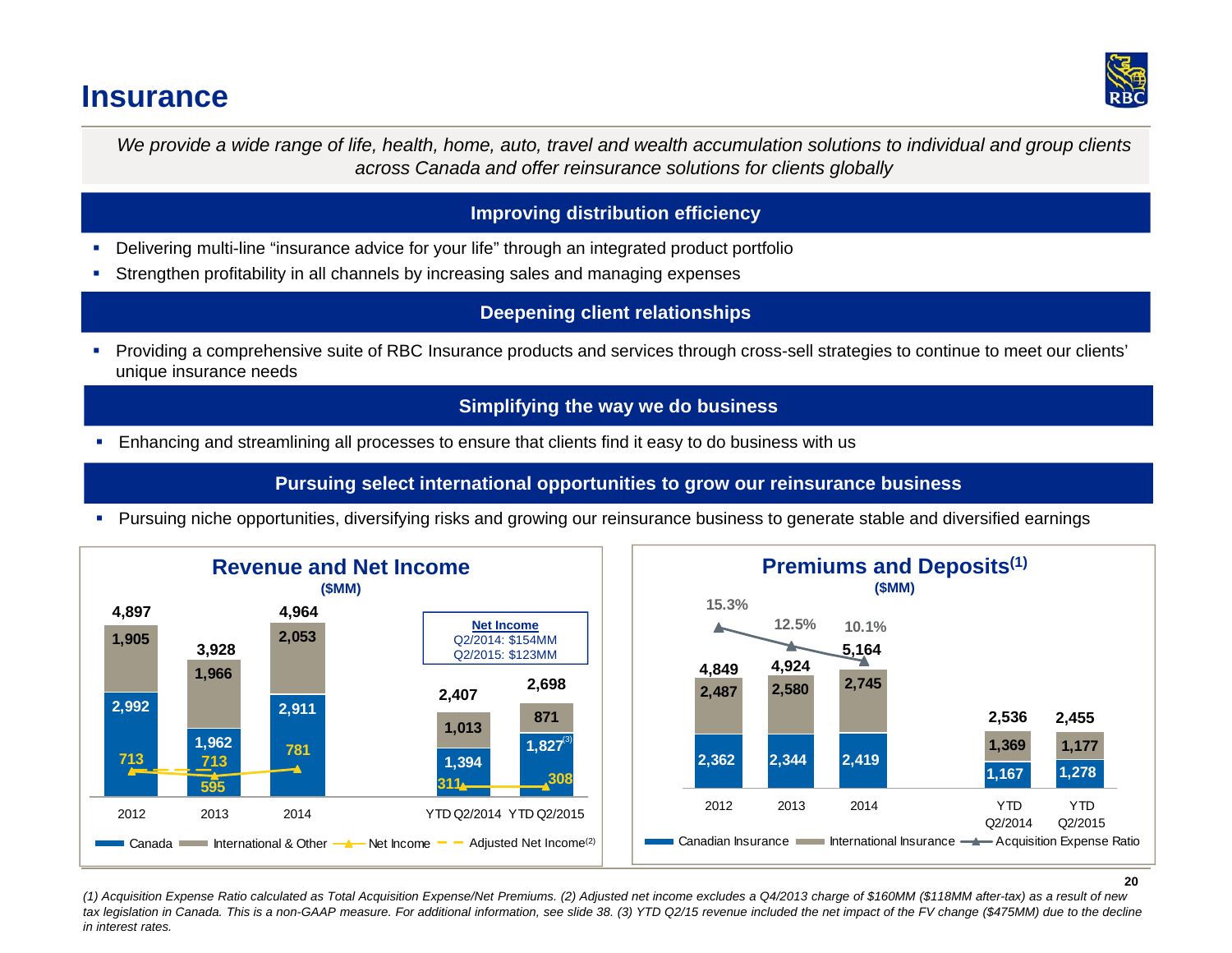### **Investor & Treasury Services**



- **Specialist provider of asset services, custody,** payments and treasury services for financial and other institutional investors worldwide
	- Top 10 global custodian by AUA
	- Awarded Best Custodian Overall, #1 Custodian in North America<sup>(1)</sup>, #1 Custodian in Europe, and Transfer Agent of the Year<sup>(2)</sup>
- **Canadian leader in cash management,** correspondent banking and trade finance for financial institutions (processing >50% of all payments into Canada)
- **Funding and liquidity management for RBC**

#### **Key businesses Businesses Business objectives**

- In Canada, to be the #1 provider of domestic custody, asset servicing and cash management services
- **Compete in offshore domicile markets, as a leading** provider of fund services from centers of excellence in Luxembourg and Ireland
- Maintain a selective presence in global markets, in support of Investor & Treasury Services' global offshore strategy
- **Deliver operational excellence globally; providing** best in class solutions with a continued focus on operating efficiency



*(1) Custody Risk European Awards 2014. (2) Global Investor/ISF magazine's Global Custody Survey 2014. (3) Adjusted net income excludes a loss of \$224MM (\$213MM after-tax) related to our acquisition of the remaining 50% stake of RBC Dexia in Q3/2012 and \$44 MM (\$31MM after-tax) related to the integration of Investor Services in Q2/2013. These are non-GAAP measures. For additional information, see slide 38. (4) Spot balances, as at April 30, 2015.*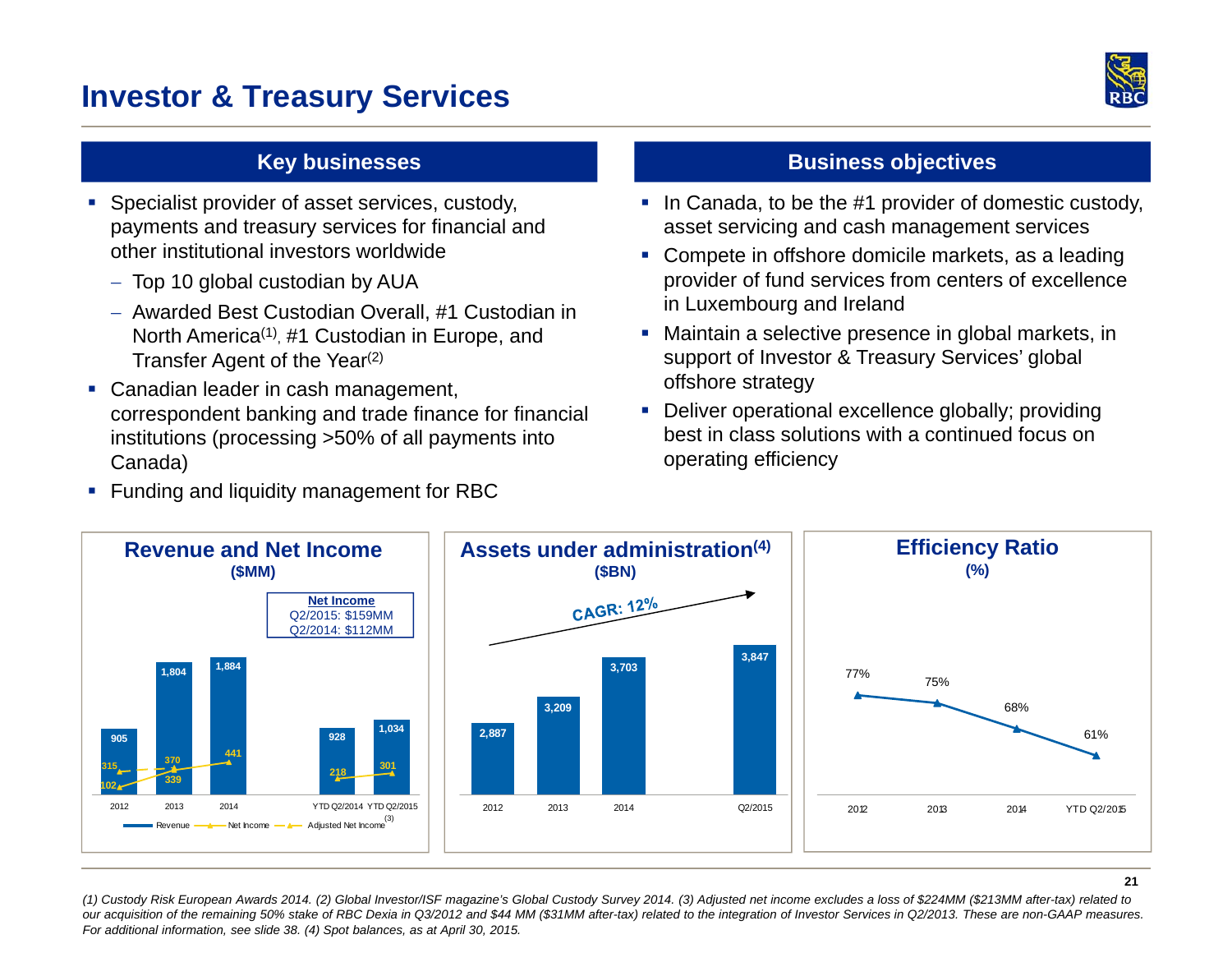### **Capital Markets**



#### **A premier North American investment bank with select global reach**

- Full suite of integrated Corporate and Investment Banking and Global Markets services
- $\blacksquare$ Strategically positioned in the largest financial centers, covering 90% of global investment banking fee pool<sup>(1)</sup>
- Top talent with expertise and track record of excellence

| <b>Canada</b>                                                                                                 |                                          | <b>United States</b>                                                                                                                                                                                                             | <b>U.K./Europe</b>                                                                                               | <b>Asia Pacific</b>                                                          |
|---------------------------------------------------------------------------------------------------------------|------------------------------------------|----------------------------------------------------------------------------------------------------------------------------------------------------------------------------------------------------------------------------------|------------------------------------------------------------------------------------------------------------------|------------------------------------------------------------------------------|
| <b>Full suite of products and</b><br>services across all sectors                                              |                                          | <b>Full service investment</b><br>bank with equity and fixed<br>income sales & trading                                                                                                                                           | <b>M&amp;A advisory and</b><br>origination in key sectors<br>with fixed income, equity<br>and FX sales & trading | <b>Primarily distribution with</b><br>select M&A advisory and<br>origination |
| Revenue and Net Income <sup>(2)</sup><br>(SMM)                                                                |                                          |                                                                                                                                                                                                                                  | <b>Revenue by geography</b><br>(Q2/2015)                                                                         |                                                                              |
| 6,580<br>6,188<br>3,014<br>2,533<br>3,538<br>3,314<br>1,700<br>1,576<br>2012<br>2013<br><b>Global Markets</b> | 7,366<br>3,437<br>3,896<br>2,055<br>2014 | <b>Net Income</b><br>Q2/2015: \$625MM<br>Q2/2014: \$507MM<br>4,280<br>3,682<br>1,844<br>1,626<br>2,472<br>1,991<br>1,219<br>1.012<br>YTD Q2/2014 YTD Q2/2015<br>Corporate and Investment Banking<br>$\longrightarrow$ Net Income | U.K.J<br><b>Europe</b><br>13%<br>Canada<br>27%                                                                   | <b>Asia Pacific</b><br>3%<br><b>U.S.</b><br>57%                              |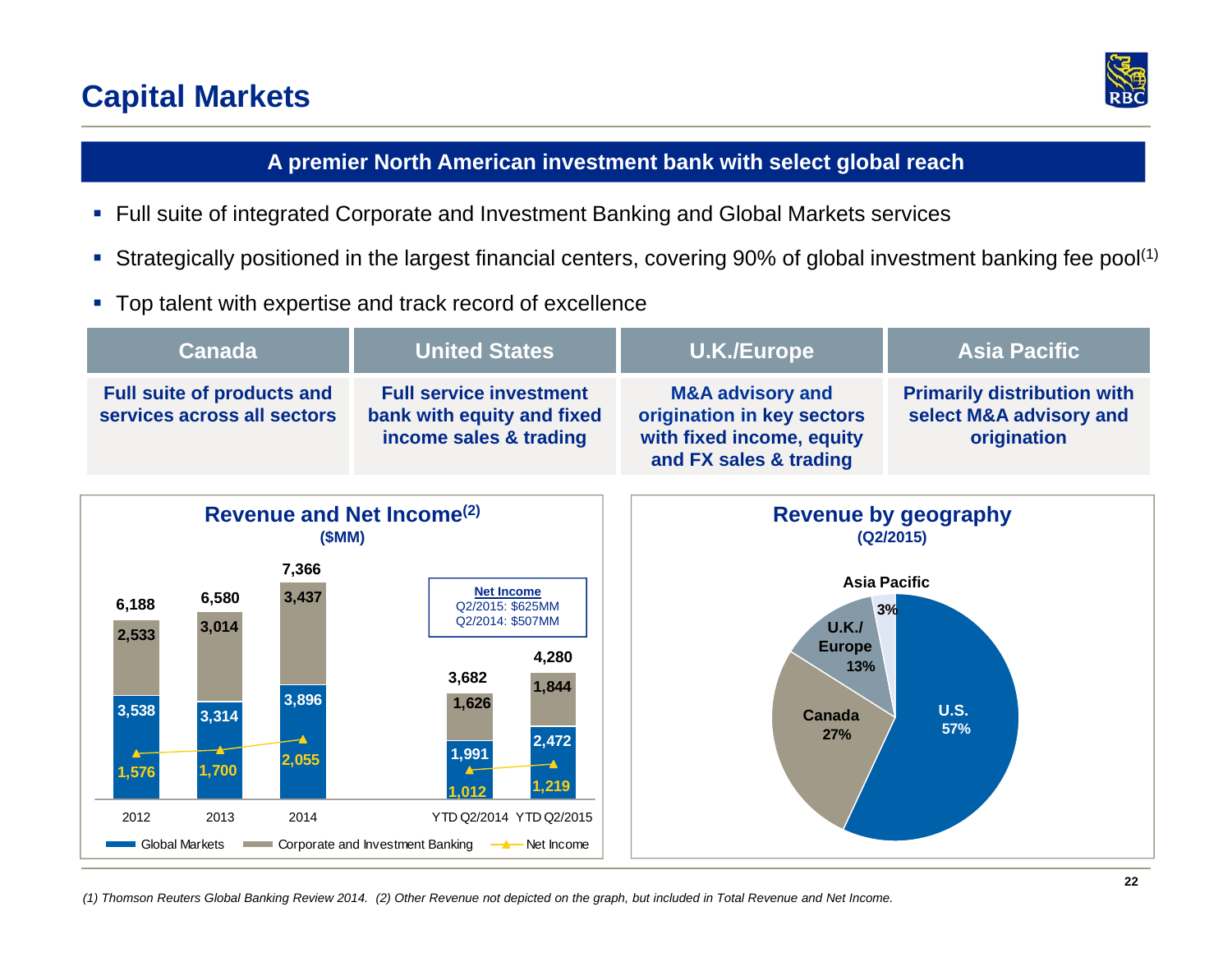### **Capital Markets**



#### **Maintaining our leadership position in Canada**

- $\blacksquare$ Focus on long-term client relationships and leverage our strong cross-border capabilities
- Г Increase focus on cross-selling products and services, and winning through collaborative efforts

**Expanding and strengthening client relationships in the U.S.**

- $\blacksquare$  Build on our momentum and leverage broader relationships and client investments to expand origination, advisory, and distribution
- Increase focus on deepening relationships with existing clients to drive cross-sell

#### **Building on core strengths and capabilities in U.K./Europe and Asia Pacific**

Grow prudently by developing strong client relationships and selectively expanding geographic and sector coverage

#### **Optimizing capital use to earn high risk-adjusted returns on assets and equity**

- $\mathcal{L}_{\mathcal{A}}$ Maintain mix between investment banking and lending revenue and trading revenue
- Maintain disciplined diligence on the risks and costs of our business

#### **Recent awards / Rankings**

- **11th largest by global investment bank fees** *(Thomson Reuters, 2014)*
- **Global #1 Trusted Investment Bank** and **#2 for Expertise and Skills** *(The Economist, 2014)*
- **Best Investment Bank in Canada across Equity, Debt and M&A** for 7<sup>th</sup> consecutive year *(Euromoney, 2014)* **B**
- **Best Global Issuer, Covered Bonds** *(GlobalCapital – The Cover, 2014)*
- **Canadian Fixed Income Sales & Trading Quality Leader, Canadian Fixed Income Market Share Leader** *(Greenwich Associates, 2014)*
- **Leading Canadian Equities platform – ranked #1 in 2014 for Overall Trading Quality and #1 for Sales Quality** *(Greenwich Associates, 2015)*
- **Top Equity Research franchise in Canada – ranked #1 for five consecutive years** *(Brendan Wood International, 2014)*
- **Best Bank for Fixed Income Research and Strategy** *(Technical Analyst Awards, 2015)*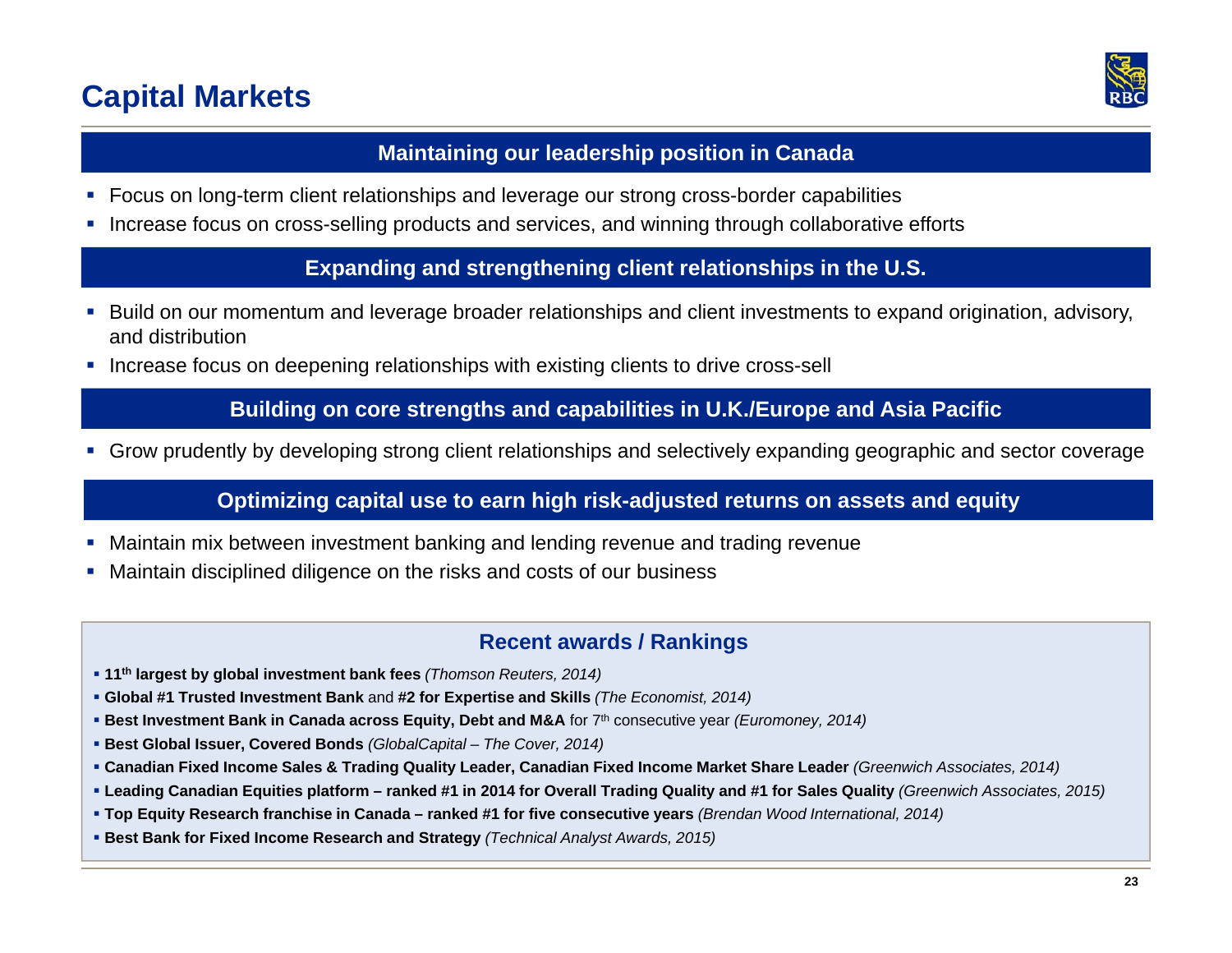### **Capital Markets**











*(1) Average loans & acceptances, and letters of credit and guarantees for our Capital Markets portfolio, on single name basis. It excludes mortgage investments, securitized mortgages and other non-core items.*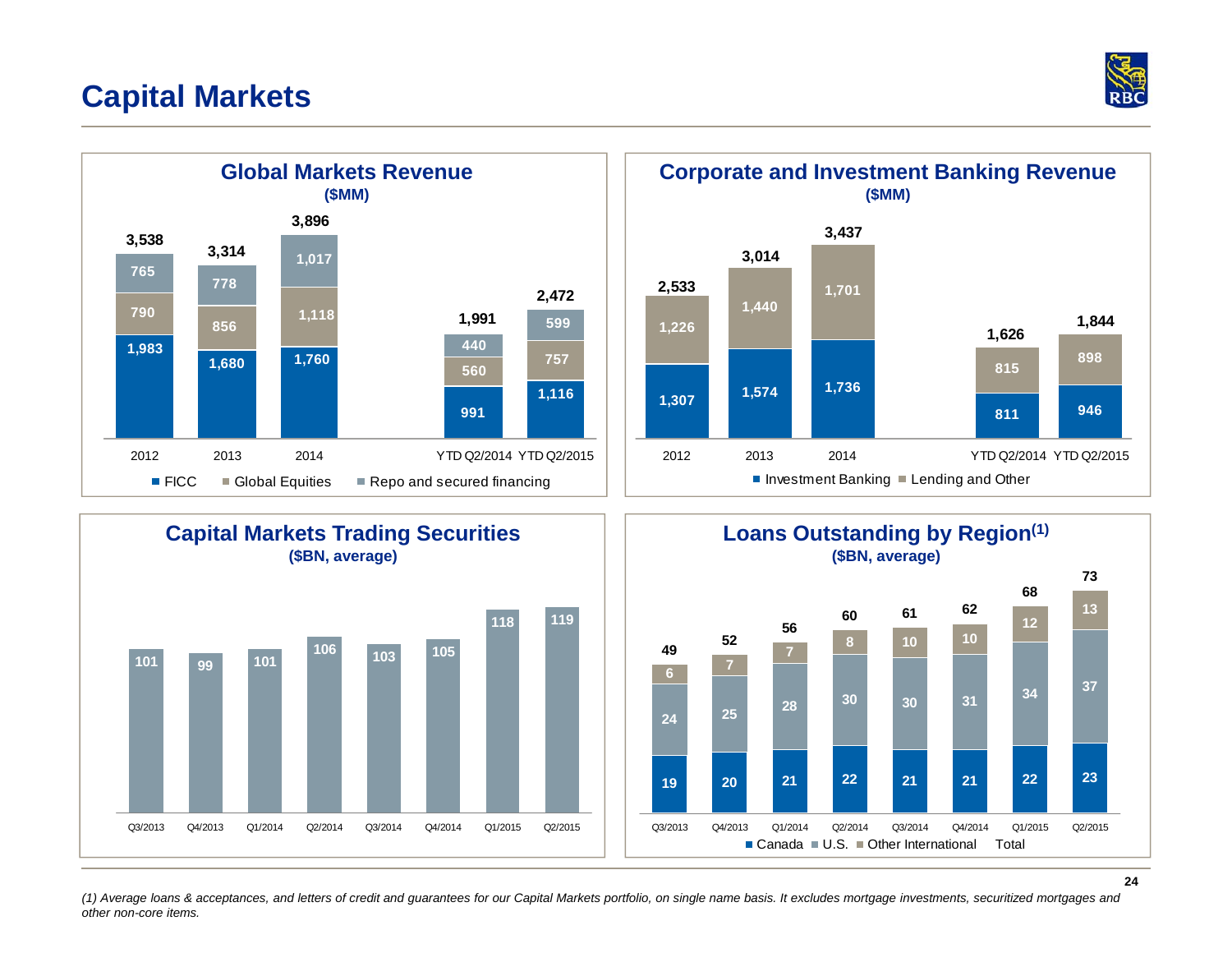## **Announced Acquisition of City National SECTION IV**

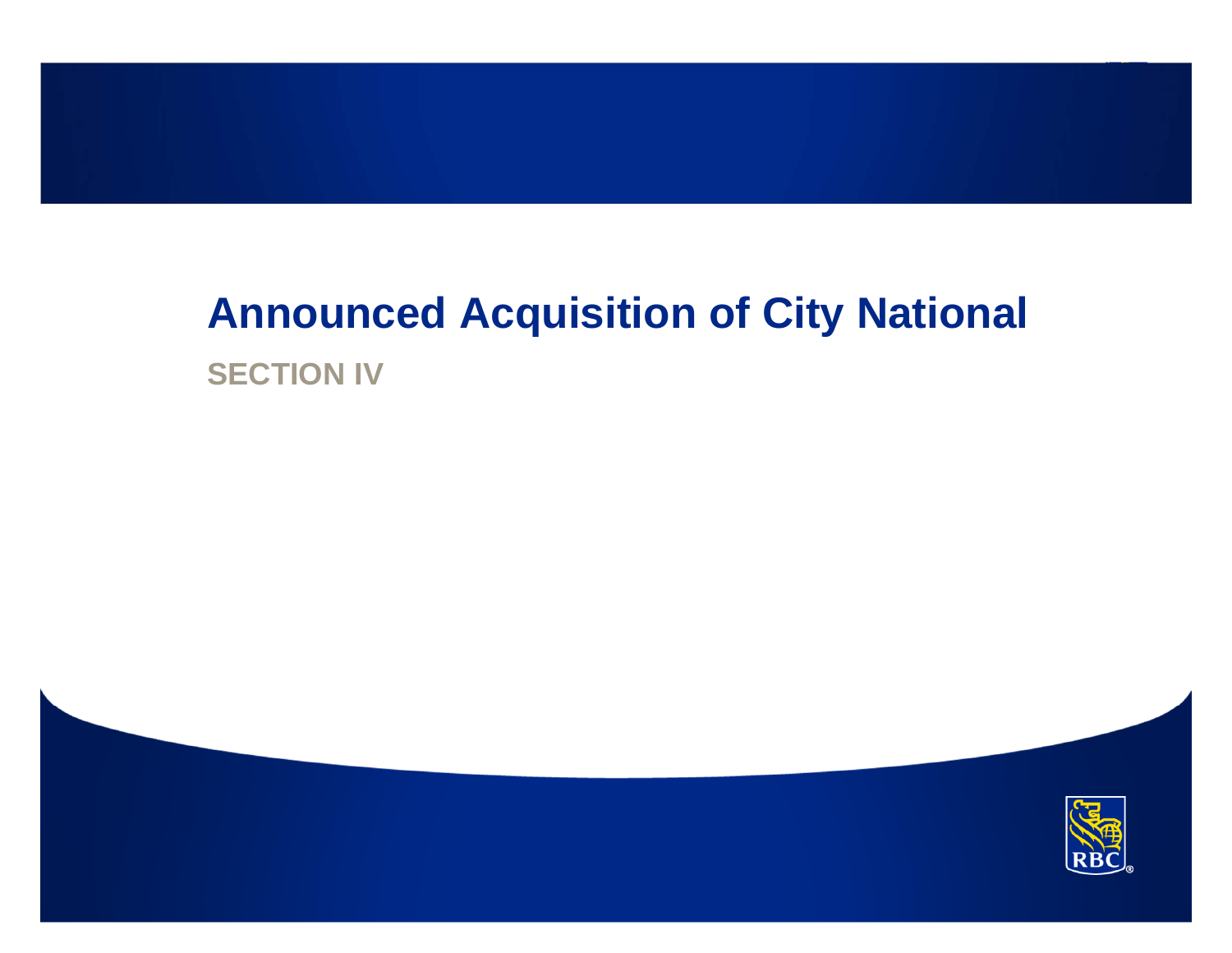### **City National enhances RBC's U.S. presence & accelerates growth**



#### **Branch-light footprint in key markets** (1) **Highlights Highlights**



| <b>Assets</b>                                   | $$32BN^{(2)}$$                                                                                       |
|-------------------------------------------------|------------------------------------------------------------------------------------------------------|
| <b>Purchase Price</b>                           | Total transaction value of ~U.S.\$5.4BN<br>at announcement <sup>(3)</sup> $(C$6.6BN)$ <sup>(4)</sup> |
| <b>Consideration</b>                            | Approximately 50% cash / 50% share<br>mix at announcement                                            |
| <b>City National</b><br><b>Shareholder Vote</b> | On May 27, 2015 common shareholders<br>voted in favour of the deal                                   |

| <b>Aligns with</b><br><b>RBC's</b><br>strategic goals             | • City National Corporation ("City National") enhances and complements RBC's presence in the<br>U.S., our second home market<br>Deep client relationships and sharp strategic focus on two highly attractive client segments:<br>High net worth: Combination of City National's private banking franchise and RBC's U.S.<br>$\overline{\phantom{m}}$<br>Wealth Management business creates a comprehensive platform to provide complete financial<br>solutions to high net worth clients<br>Commercial: City National is a premier U.S. commercial bank with deep industry expertise and<br>$\sim$ |
|-------------------------------------------------------------------|----------------------------------------------------------------------------------------------------------------------------------------------------------------------------------------------------------------------------------------------------------------------------------------------------------------------------------------------------------------------------------------------------------------------------------------------------------------------------------------------------------------------------------------------------------------------------------------------------|
| <b>Premier U.S. private</b><br>and commercial<br>bank with wealth | a natural strategic fit with RBC Capital Markets' top 10 investment bank (5)<br>• High-touch and branch-light client service model in key high growth markets<br>Strong track record of growth with well diversified and high quality loan portfolio<br>• High-Attractive deposit franchise, well positioned for rising rates                                                                                                                                                                                                                                                                      |
| capabilities                                                      | Fast growing wealth and asset management business<br>Outstanding management and strong cultural fit                                                                                                                                                                                                                                                                                                                                                                                                                                                                                                |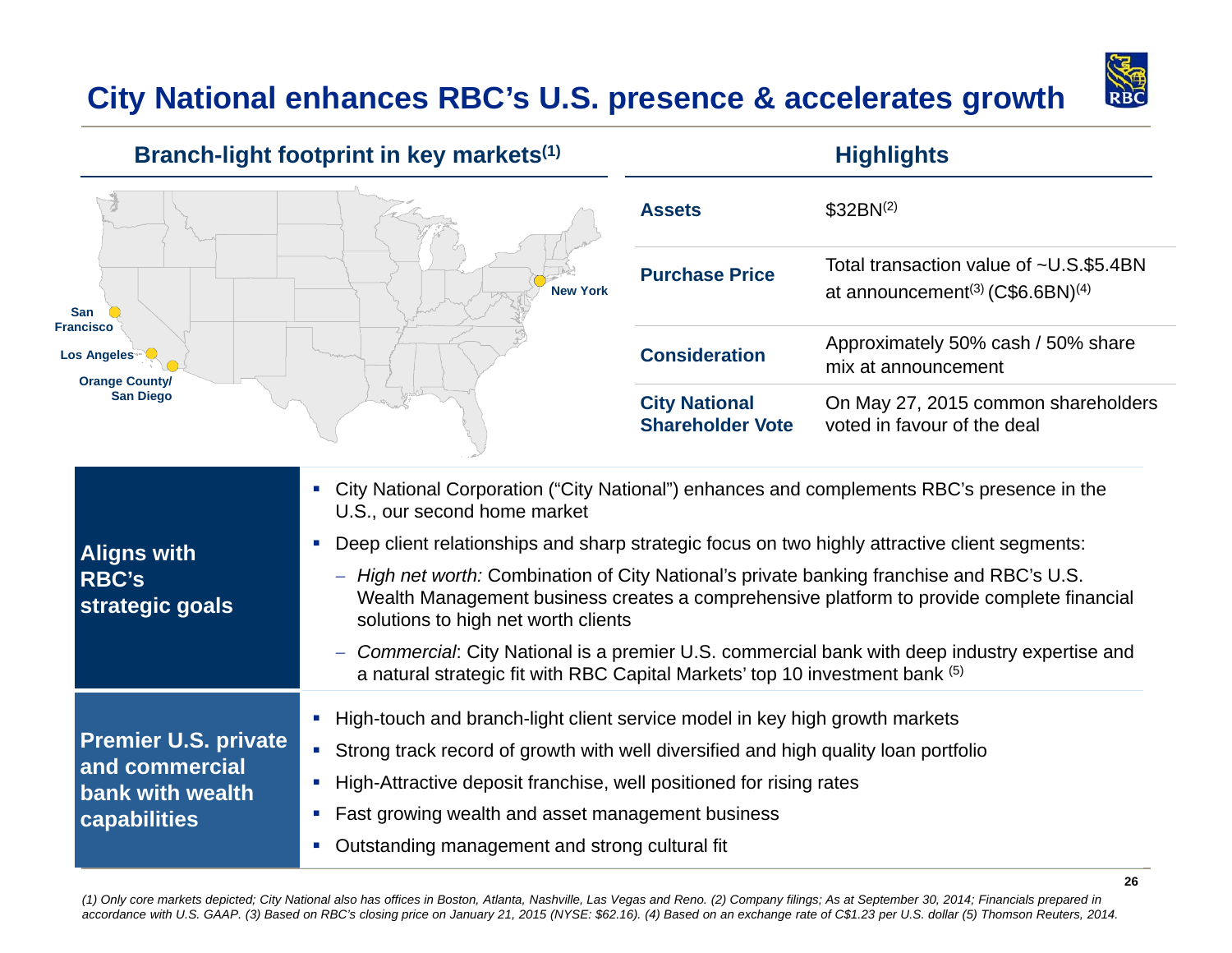### **City National acquisition creates a powerful & scalable engine for growth in the U.S.**



| <b>Expanding into U.S.</b><br>private & commercial<br>banking      | Introducing City National's full suite of U.S. private and commercial banking products and<br>services to RBC clients<br>$-$ ~340,000 RBC U.S. Wealth Management households<br>$-$ ~204,000 RBC Canadian cross-border clients<br>$-$ ~88,000 RBC Canadian commercial clients                                                                                                                                                                                                                    |
|--------------------------------------------------------------------|-------------------------------------------------------------------------------------------------------------------------------------------------------------------------------------------------------------------------------------------------------------------------------------------------------------------------------------------------------------------------------------------------------------------------------------------------------------------------------------------------|
| <b>Enhancing U.S. wealth &amp;</b><br>asset management<br>platform | Adding scale in wealth and asset management – Combined U.S.-based client assets of ~\$350BN<br>- Brings RBC's Wealth Management segment to over \$1.2 trillion in client assets globally<br>Expanding the distribution channels for RBC and City National wealth management products<br>$-$ ~2,100 combined advisors<br>Accessing RBC Capital Markets' advisory, capital raising and risk management capabilities                                                                               |
| <b>Extending full commercial</b><br>& corporate capabilities       | Extending full commercial and corporate capabilities to City National's key industry verticals<br>×,<br>(entertainment, real estate, technology and healthcare)<br>- Vertical alignment allowing for greater depth<br>Leveraging RBC Capital Markets' market-leading platform into additional industry verticals for<br><b>City National</b><br>Replicate RBC's successful Canadian referral model between Commercial Banking and<br>Capital Markets with City National and RBC Capital Markets |
| <b>Expense synergies</b>                                           | Consolidation of non-client facing infrastructure across City National, RBC Wealth Management and<br>other RBC businesses<br>Achieving scale benefits in procurement, technology and other functional areas<br>п<br>Improving productivity via cross-sell and referrals<br>ш                                                                                                                                                                                                                    |
| <b>Deposit synergies</b>                                           | Ability to attract additional deposits from RBC Wealth Management and Capital Markets clients<br>$\overline{\phantom{a}}$<br>Utilize low cost sweep balances from RBC U.S. Wealth Management as an additional competitive<br>$\blacksquare$<br>funding advantage to support future loan growth                                                                                                                                                                                                  |
| <b>Growth initiatives</b>                                          | Introducing City National's private and commercial banking solutions through RBC's U.S. Wealth<br>$\blacksquare$<br>Management advisor and client base<br>Leveraging RBC's platform and financial strength to increase City National's market penetration<br>$\sim$<br>Accelerating expansion into other new high-growth markets through an expanded network<br>ш                                                                                                                               |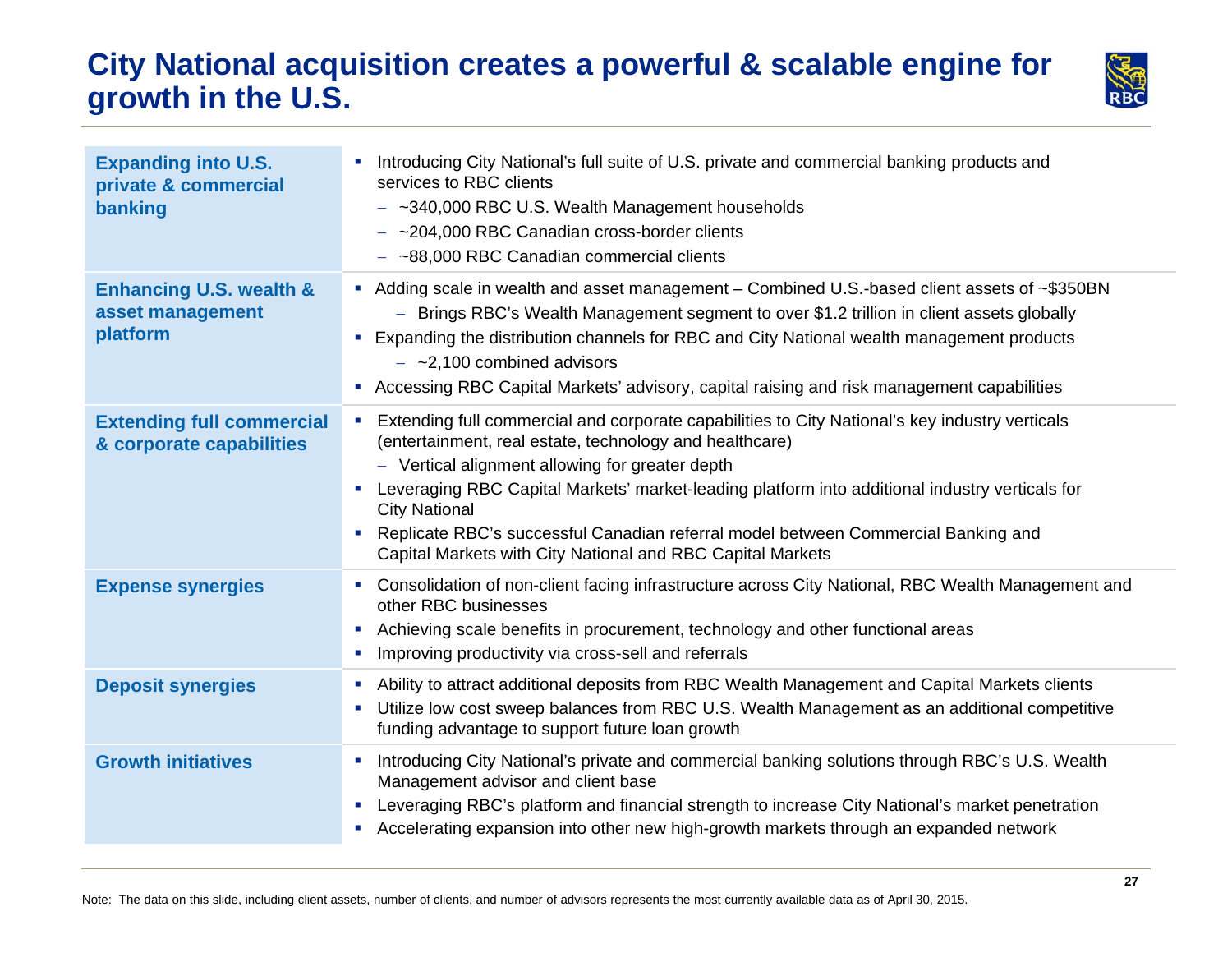## **Global Funding Strategy**

**SECTION V**

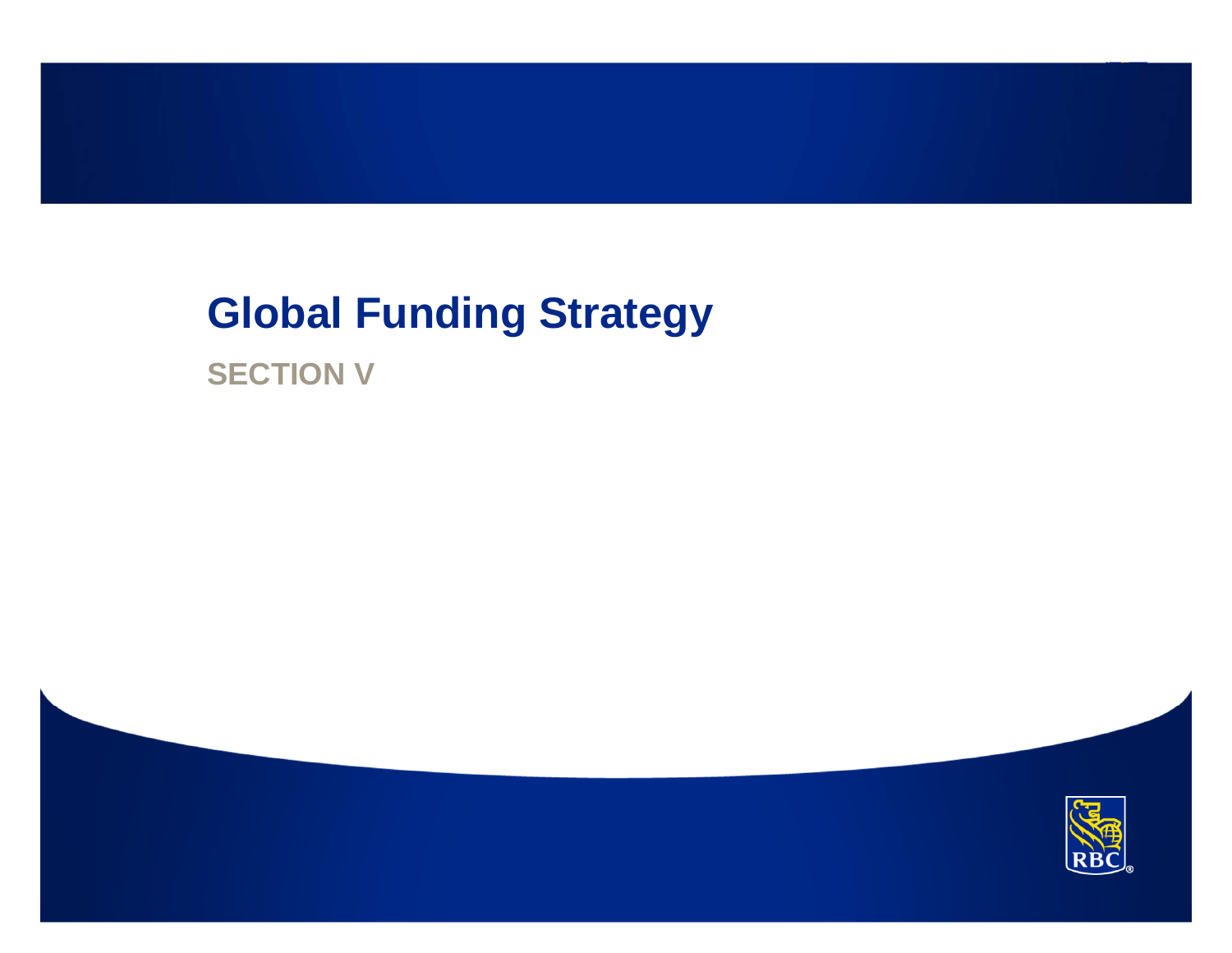### **Strong deposit growth is a result of successful initiatives & strong distribution network**



#### **Gaining Canadian market share**

- **Initiated successful strategies to grow relationship** deposit base
- Leveraging our Wealth Management network with targeted strategies and product development
- Canadian relationship deposits continue to grow at a faster pace than the market
- **Between October 2010 and January 2015, our** share of the Canadian personal deposit market has grown from 18.7% to 20.1%<sup>(1)</sup>



#### **Leveraging our international reach**

**Strong deposit growth in our International Wealth** Management and Investor Services platforms

#### **RBC Relationship Deposits (\$BN)**

|                                          | Oct 2010 | Apr 2015 |
|------------------------------------------|----------|----------|
| HISA <sup>(2)</sup>                      | \$18     | \$28     |
| Advisory Channel Deposits <sup>(3)</sup> | \$13     | \$32     |
| <b>Other Personal Deposits</b>           | \$131    | \$156    |
| <b>Business Deposits</b>                 | \$131    | \$190    |
| <b>Total Deposits</b>                    | \$293    | \$406    |

### **Leveraging the strength of our distribution channels**

 *(1) Canadian deposit market is based on Canadian Banking personal deposits and Wealth Management advisory channel deposits. Source: OSFI (M4 report). (2) High Interest Savings Account; Includes CAD and USD deposits. (3) Sourced largely from RBC Wealth Management network.*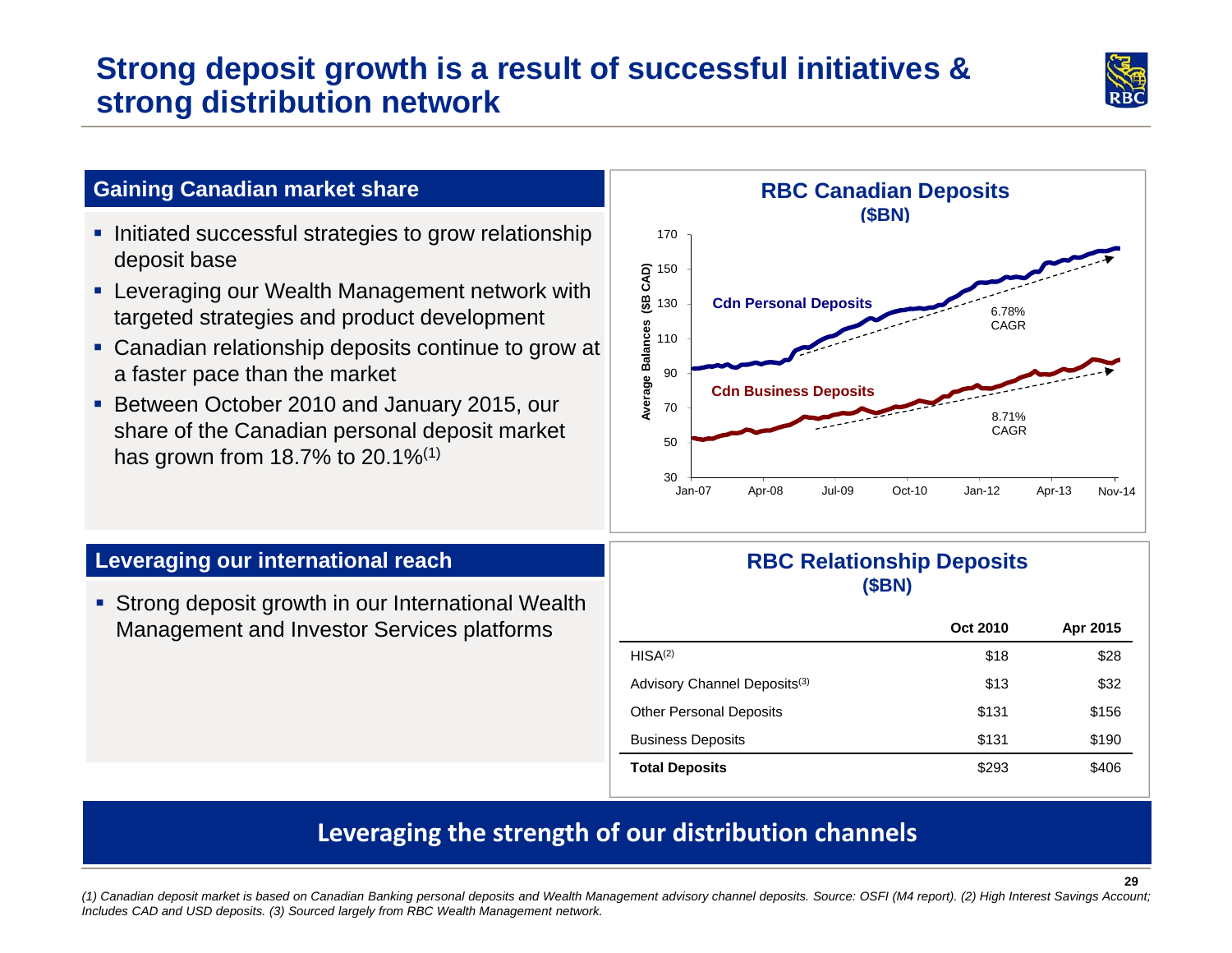### **Wholesale funding strategy**

- Well diversified across products, currencies, investor segments and geographic regions
- Raise majority of funding in international markets to preserve significant domestic capacity which can be tapped in stressed market conditions
- $\mathcal{L}_{\mathcal{A}}$ Regular issuance in all major markets to promote investor engagement and secondary market liquidity

**Large retail deposit base complemented by well diversified wholesale funding mix**

Well balanced maturity profile that is reflective of the maturity profile of our asset base

#### **Diversified by Geography(1)** *April 30, 2015*



#### **Well Balanced Maturity Profile(1)** *April 30, 2015*



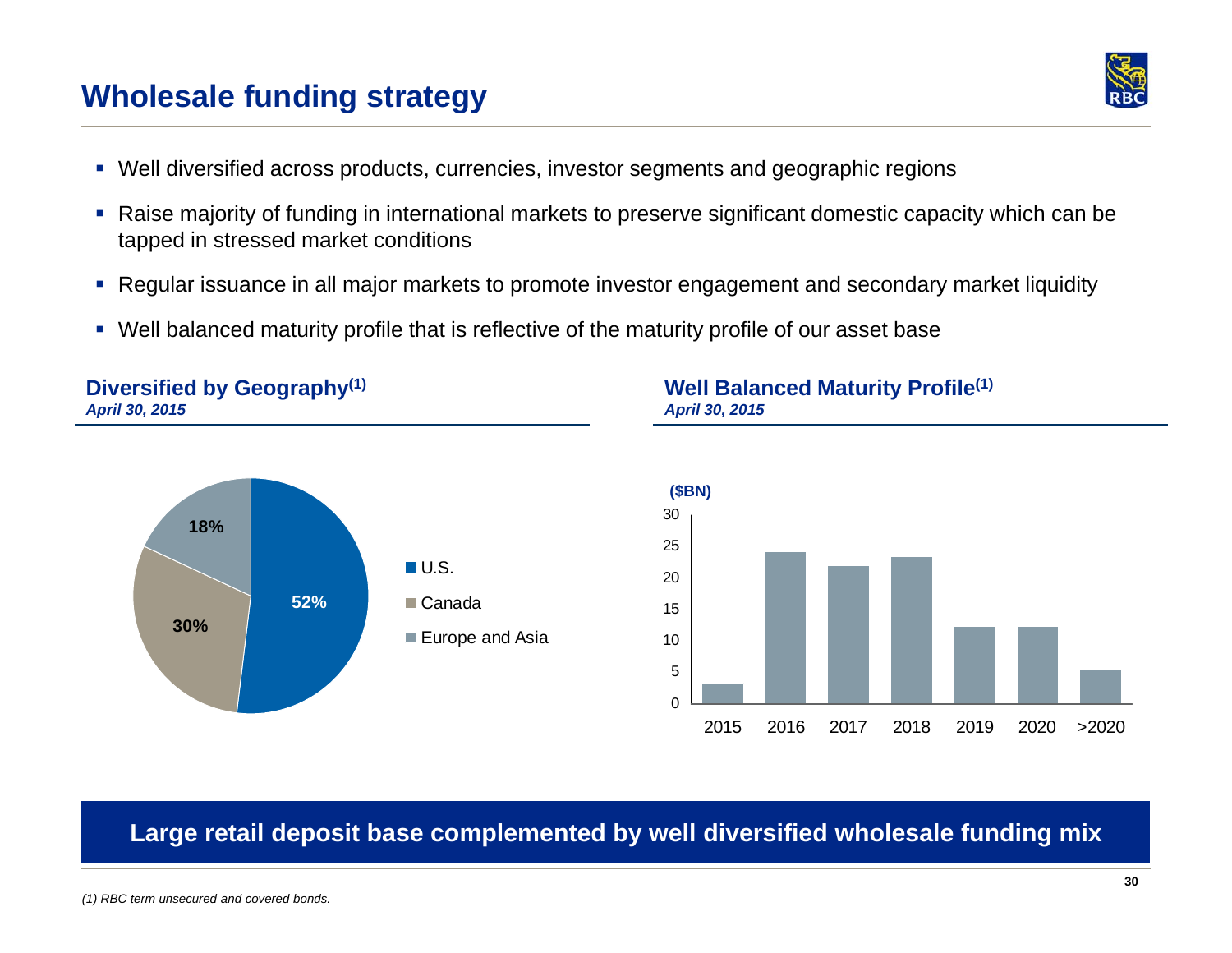### **Well diversified wholesale funding platform**



Variety of programs allows for greater diversification and cost effectiveness

| <b>Canada</b>                                                                                   | <b>U.S.</b>                                                                      | <b>Europe and Asia</b>                                                                                        |
|-------------------------------------------------------------------------------------------------|----------------------------------------------------------------------------------|---------------------------------------------------------------------------------------------------------------|
| • Canadian Shelf<br>(C\$15BN)                                                                   | • SEC Registered Shelf<br>(US\$40BN)                                             | European Debt Issuance<br>ш<br>Program (US\$40BN)                                                             |
| <b>Securitizations</b><br>(Canadian mortgage bonds, NHA<br>MBS <sup>(1)</sup> and credit cards) | <b>SEC Registered Covered Bonds</b><br>$\mathcal{L}_{\mathcal{A}}$<br>(US\$12BN) | <b>Covered Bond Program</b><br>$\blacksquare$<br>(EUR 23BN)<br>Japanese Issuance Programs<br>(JPY 1 trillion) |

#### **Well Diversified by Product** *April 30, 2015*

| April 30, 2015                             |                           |
|--------------------------------------------|---------------------------|
| 5%<br>9%<br>16%<br>20%<br>20%<br>9%<br>22% | $\blacksquare$ CMB        |
|                                            | Canadian Deposit Notes    |
|                                            | U.S. Medium Term Note     |
|                                            | ■ Yankee CD & 3a2         |
|                                            | Covered Bond              |
|                                            | Golden Credit Cards       |
|                                            | European Medium Term Note |

#### **Recent deals**

- C\$2.2BN 5-year covered bond at Libor+36bps
- US\$500MM 2-year unsecured notes at Libor+20bps
- US\$1.4BN 5-year unsecured at Libor+52bps
- C\$2.25BN 7-year unsecured at Libor+52bps
- US\$2BN 5-year covered bond at Libor+44bps
- A\$1.2BN 5-year unsecured bond at Libor+65bps
- A\$750MM 5-year covered bond at Libor+24bps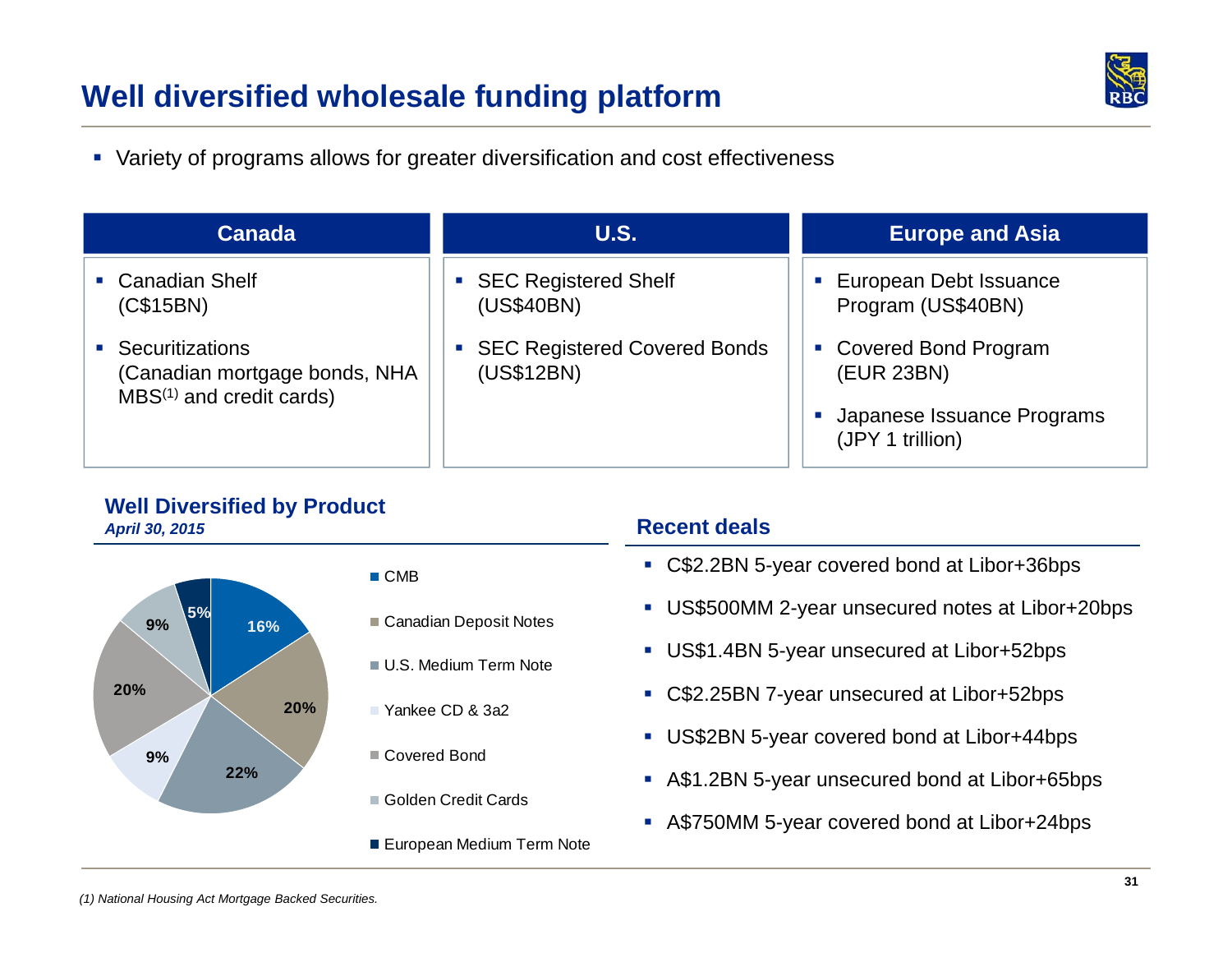

### **Globally Active**

- Active program in five different currencies: EUR, CAD, USD, CHF and AUD
	- C\$28BN currently outstanding
- **Six benchmark transactions since January 2014**

| $C$2.2BN 5-year$         | EUR 1.0BN 5-year |
|--------------------------|------------------|
| US\$2.0BN 5-year         | US\$2.0BN 5-year |
| <b>US\$1.75BN 5-year</b> | A\$750MM 5-year  |

#### **Strong Issuer**

- Largest Canadian bank by market capitalization
- **Strong credit ratings**
- Well capitalized and consistent historical profitability
- Well diversified business mix

### **Canadian Legislative Changes**

- New Canadian legislation protects claims of covered bond investors and overrides any other conflicting law related to bankruptcy and insolvency
	- Extensive regulatory oversight and pool audit requirements
	- Mandatory property value indexation

### **U.S. Registration**

 $\blacktriangleright$ 

- U.S. covered bond program is SEC registered
	- Issued US\$11.5BN across six deals since September 2012
	- $-$  Index eligible and Trace eligible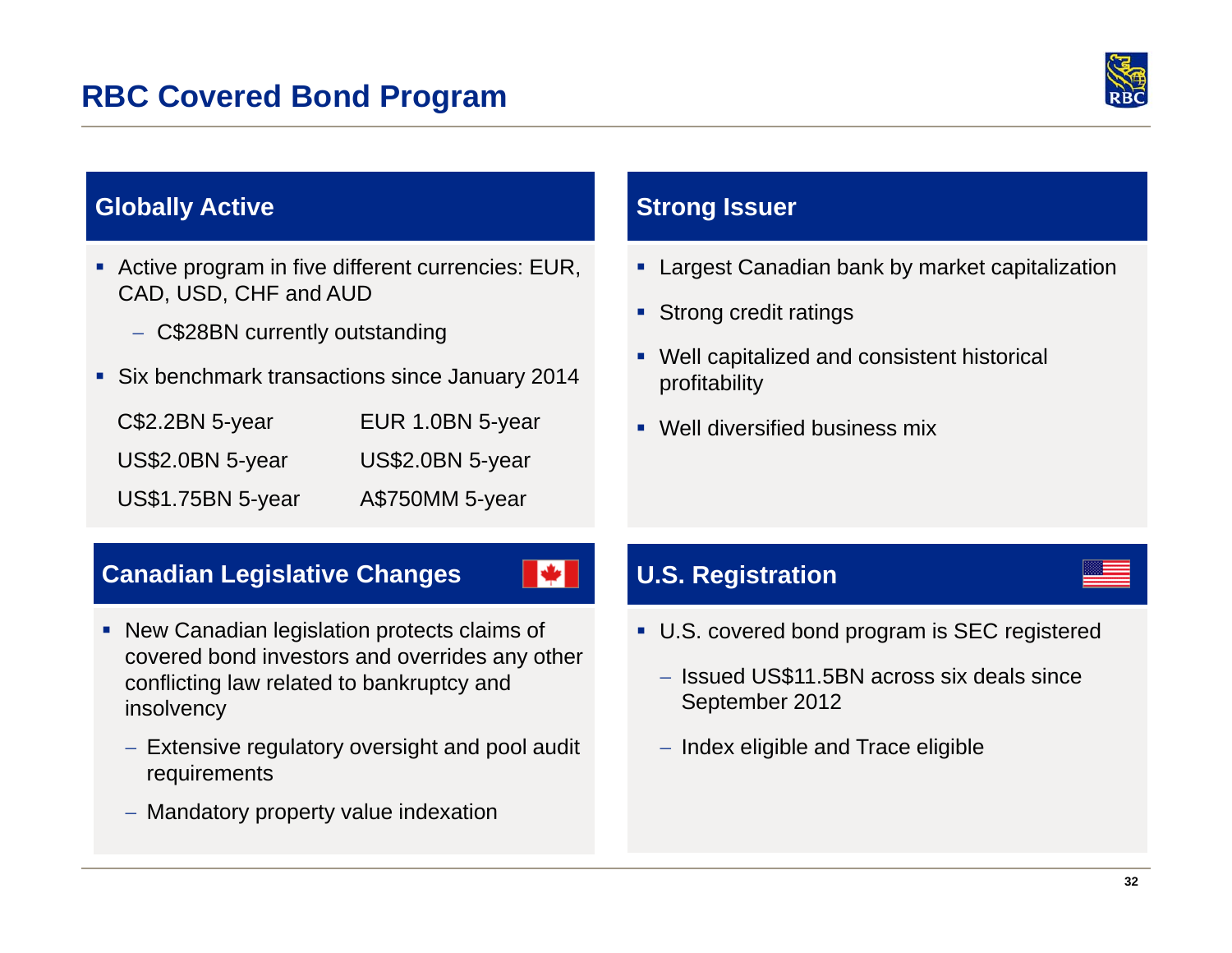## **Canadian Housing Market**

**SECTION VI**

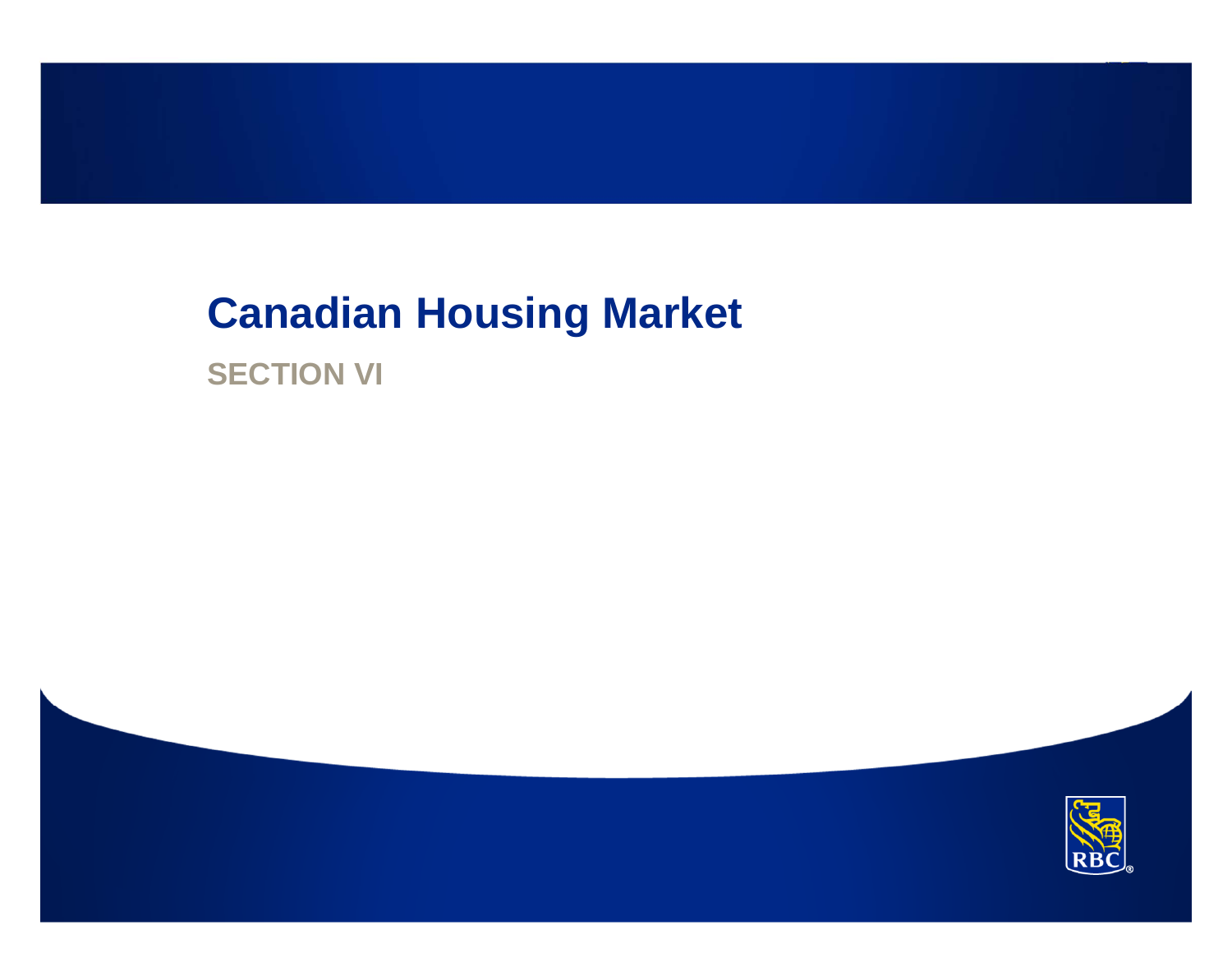### **Structural backdrop to the Canadian housing market**



|                                     | Canada <sup>(1)</sup>                                                                                                                                                                                                                                                                                                                                                                                                                                                                                                                                | U.S. <sup>(1)</sup>                                                                                                                                      |
|-------------------------------------|------------------------------------------------------------------------------------------------------------------------------------------------------------------------------------------------------------------------------------------------------------------------------------------------------------------------------------------------------------------------------------------------------------------------------------------------------------------------------------------------------------------------------------------------------|----------------------------------------------------------------------------------------------------------------------------------------------------------|
| <b>Regulation</b>                   | • Government influences mortgage underwriting<br>policies through control of insurance eligibility<br>rules<br>Fully insured if loan-to-value (LTV) is over 80%<br>Must meet 5-year fixed rate mortgage<br>$\qquad \qquad -$<br>standards<br>Government-backed, on homes under \$1MM<br>Down-payment over 20% on non-owner<br>occupied properties<br>CMHC recently announced mortgage loan<br>$\overline{\phantom{0}}$<br>insurance premiums will rise by $~15\%$ for<br>new mortgages with LTV over 90%<br>• Re-financing cap of 80% on non-insured | • Agency insured only if conforming and LTV under 80%<br>No regulatory LTV limit – can be over 100%<br>Not government-backed if private insurer defaults |
| <b>Consumer</b><br><b>Behaviour</b> | Mortgage interest not tax deductible<br>• Greater incentive to pay off mortgage                                                                                                                                                                                                                                                                                                                                                                                                                                                                      | Mortgage interest is tax deductible<br>Less incentive to pay down mortgage                                                                               |
| Lender<br><b>Behaviour</b>          | Strong underwriting discipline; extensive<br>documentation<br>Most mortgages are held on balance sheet<br>٠<br>Conservative lending policies have historically<br>led to low delinguency rates                                                                                                                                                                                                                                                                                                                                                       | Wide range of underwriting and documentation<br>requirements<br>Most mortgages securitized<br>u.                                                         |
| <b>Lenders</b><br><b>Recourse</b>   | Ability to foreclose on non-performing<br>mortgages, with no stay periods<br>Full recourse against borrowers $^{(2)}$                                                                                                                                                                                                                                                                                                                                                                                                                                | Stay period from 90 days to one year to foreclose on<br>non-performing mortgages<br>Limited recourse against borrowers in key states                     |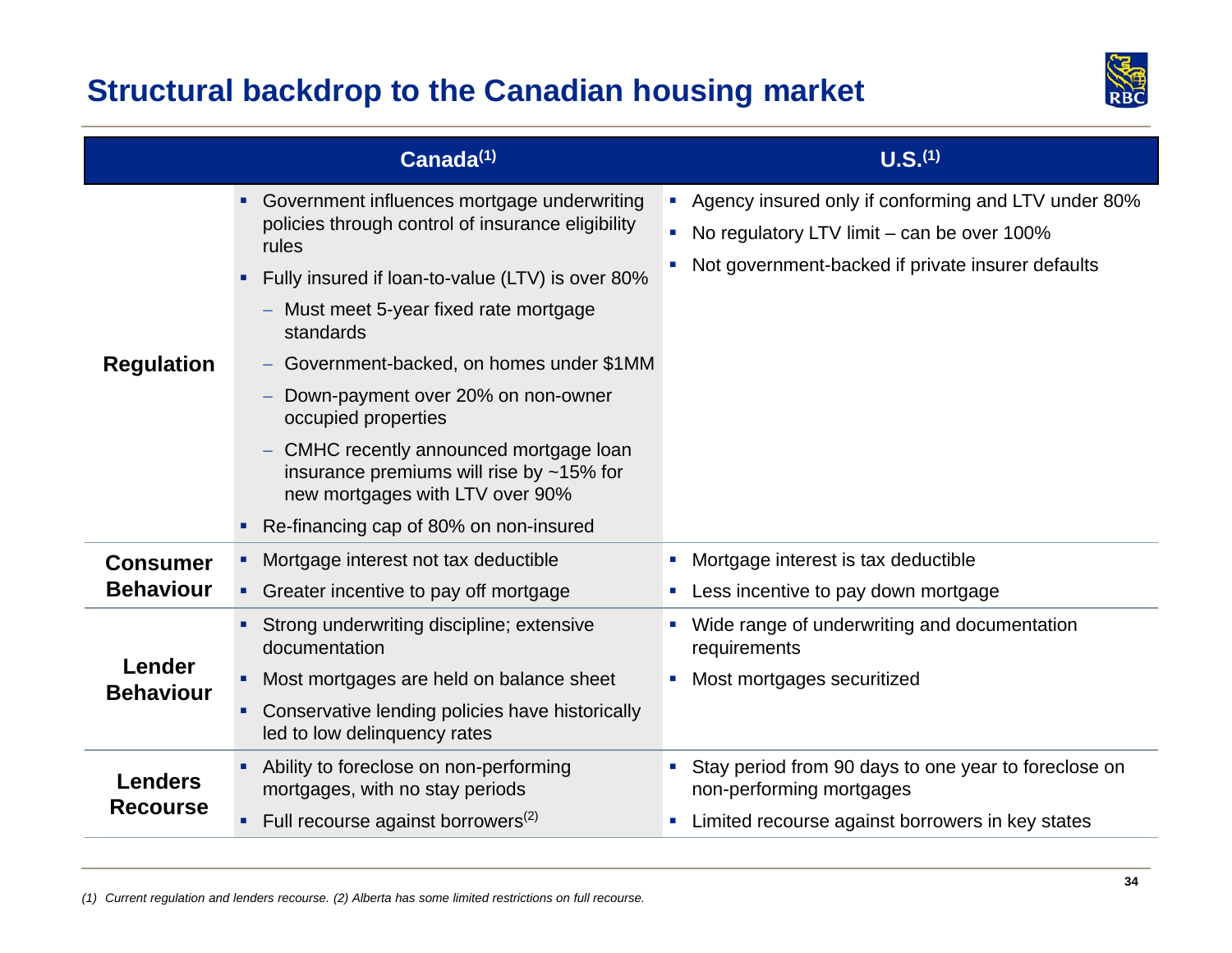### **The Toronto and Vancouver downtown condo markets**



**35**

- Undeveloped land around Toronto / Vancouver is limited, causing shift to centralized condo housing
	- 'Green belt' surrounding Toronto has limited urban sprawl and increased demand for condos in the core
	- $-$  Vancouver is restricted in its ability for urban sprawl due to land constraints away from the city centre
- Canada has one of the highest per capita rates of permanent immigration in the world<sup>(1)</sup>
	- $-$  20.6% of Canada's population is foreign born (6.8 million), highest proportion among the G8 nations $^{\left(1\right)}$
	- $-$  60% of all new immigrants to Canada move to Toronto, Vancouver or Montreal $^{\left(1\right)}$
- L RBC's exposure to condo development is limited – about 2% of our total commercial loan book<sup>(2)</sup>
	- $-$  Condo exposure is 9.7% of our Canadian residential mortgage portfolio $^{\left( 3\right) }$

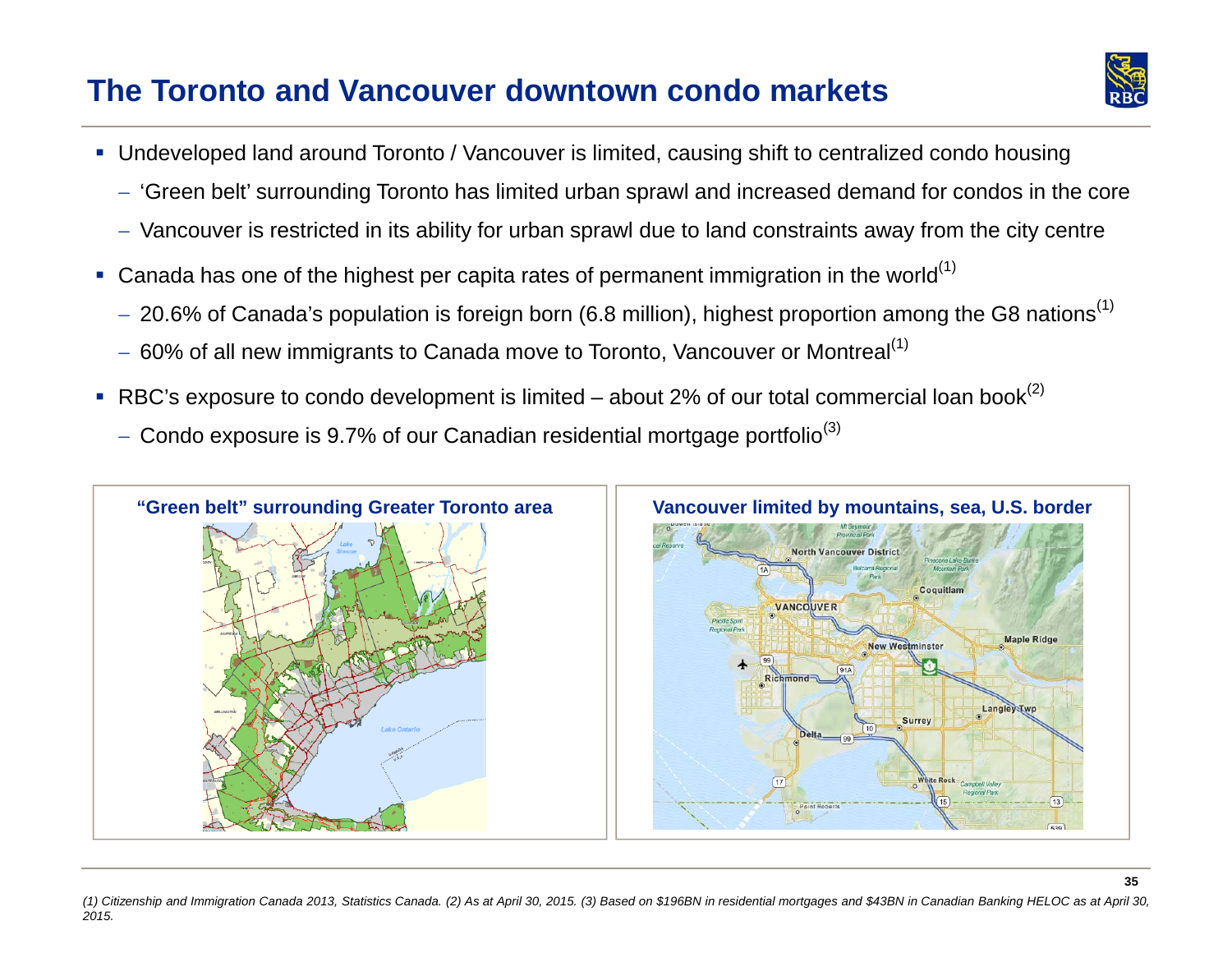### **Canadian housing market fundamentals remain sound**



- Balanced demand-supply conditions continue to prevail in the vast majority of markets in Canada
- Housing affordability is at reasonable levels across Canada with pressure concentrated in a few local markets
- $\mathcal{L}_{\mathcal{A}}$  Steady population growth, household income gains and low interest rates are supporting balanced conditions
	- $\hspace{0.1mm}-\hspace{0.1mm}$  Policy measures promote a healthy housing market
- A slowdown in housing market activity in oil-producing provinces (Alberta, Saskatchewan) should be offset by strength in other regions of the country (net oil consumers)
- Over the forecast horizon, we remain of the view that an erosion of housing affordability on account of rising interest rates will weigh on overall housing activity, which is expected to gradually ease to lower, more sustainable levels
- Household debt service cost ratios remain historically low, with little movement towards higher risk
- **I**  Lenders maintaining strong underwriting discipline and require extensive documentation
	- Most mortgages being held on balance sheet and conservative lending policies have led to low delinquency rates

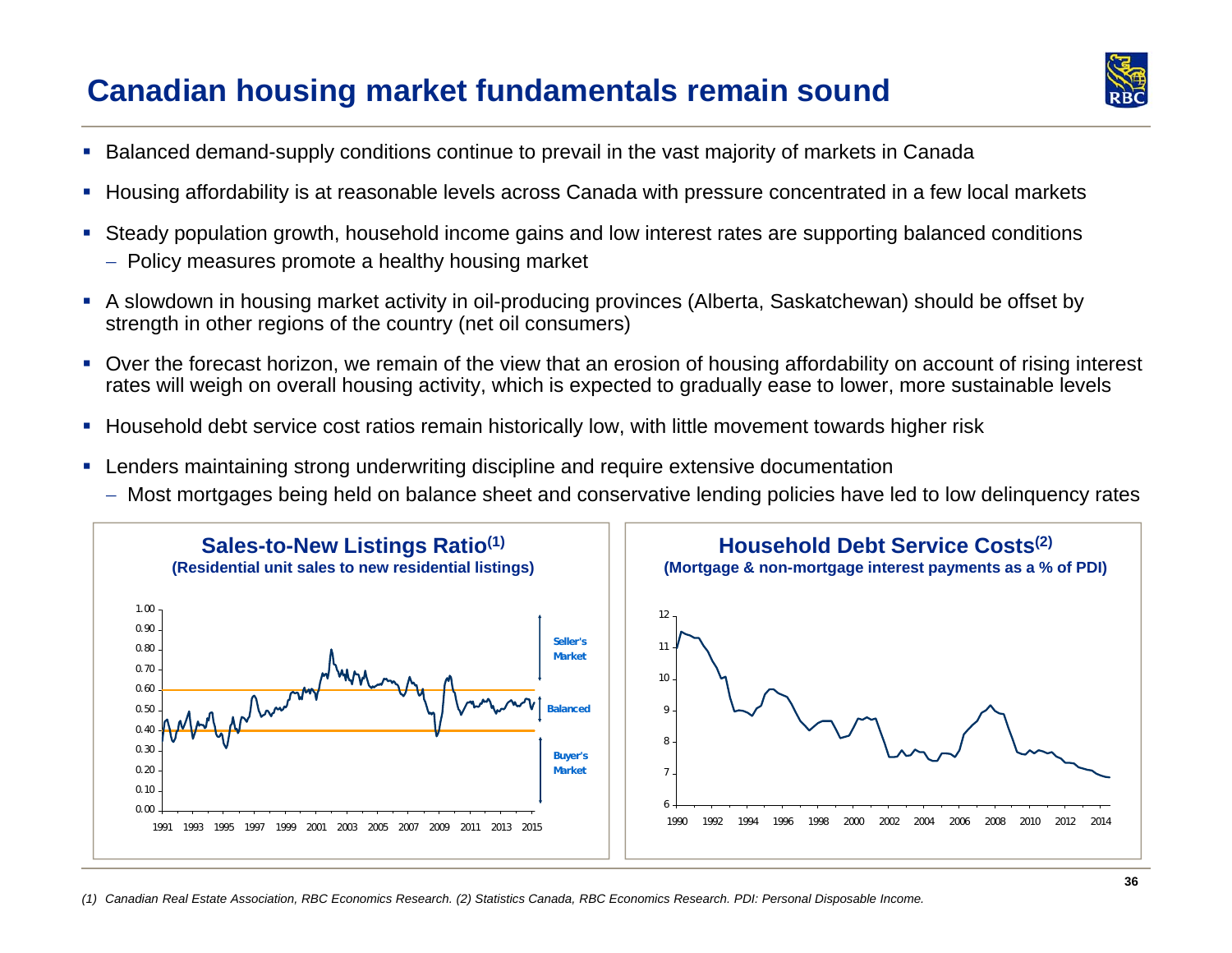

### **Canadians have significant equity ownership in their homes**

- Canadians carry a significant and stable amount of equity in their homes
- $\overline{\phantom{a}}$  The pace of mortgage accumulation has stabilized to a more sustainable range of growth
- $\overline{\phantom{a}}$  Mortgage delinquency rates remain low in Canada and have been stable throughout recent credit cycles
- RBC monitors its residential mortgage and broader retail portfolios closely and performs stress tests for dramatic movements in house prices, GDP, interest rates and unemployment rates







 *(1) Statistics Canada, Federal Reserve Board, RBC Economics Research. (2) Bank of Canada, RBC Economics Research. (3) Canadian Bankers' Association, Mortgage Bankers' Association, RBC Economics Research.*